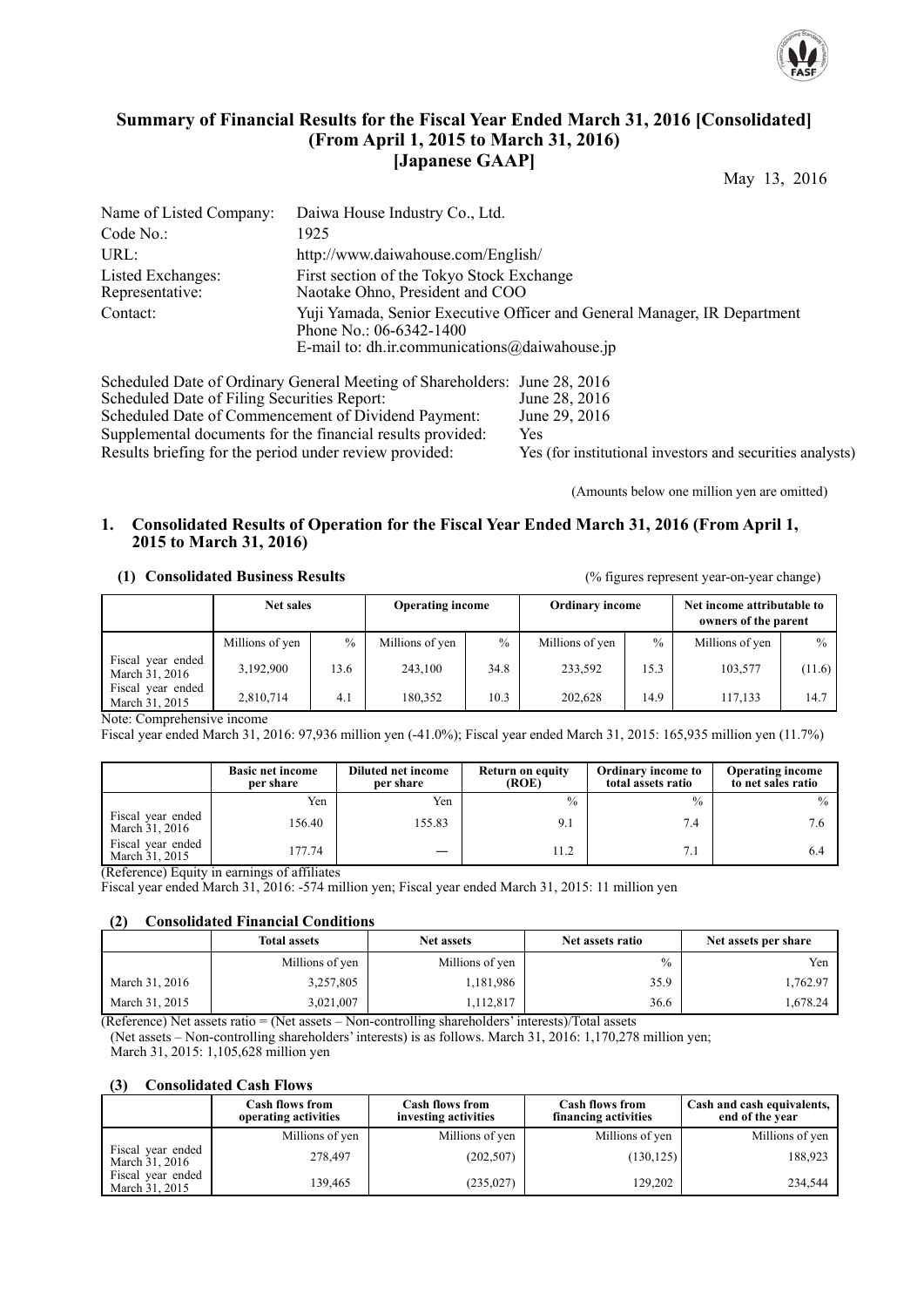#### **2. Dividends**

|                                                     |                                      |                                       | Dividend per share                   |                                  |        |                       | <b>Dividend</b><br><b>Total</b> |                                                    |  |
|-----------------------------------------------------|--------------------------------------|---------------------------------------|--------------------------------------|----------------------------------|--------|-----------------------|---------------------------------|----------------------------------------------------|--|
|                                                     | End of<br>$1st$ quarter<br>(June 30) | End of<br>$2nd$ quarter<br>(Sept. 30) | End of<br>$3rd$ quarter<br>(Dec. 31) | Fiscal<br>vear-end<br>(March 31) | Annual | dividends<br>(annual) | payout ratio<br>(consolidated)  | Dividends to<br>net assets ratio<br>(consolidated) |  |
|                                                     | Yen                                  | Yen                                   | Yen                                  | Yen                              | Yen    | Millions of yen       | $\frac{0}{0}$                   | $\frac{0}{0}$                                      |  |
| Fiscal year ended<br>March 31, 2015                 | $\overline{\phantom{a}}$             | 25.00                                 | __                                   | 35.00                            | 60.00  | 39,535                | 33.8                            | 3.8                                                |  |
| Fiscal year ended<br>March 31, 2016                 | __                                   | 35.00                                 | __                                   | 45.00                            | 80.00  | 53,132                | 51.2                            | 4.6                                                |  |
| Fiscal year ending<br>March 31, 2017<br>(forecasts) | $\overline{\phantom{a}}$             | 40.00                                 | __                                   | 40.00                            | 80.00  |                       | 32.2                            |                                                    |  |

Note: Cash dividends (forecasts) for the fiscal year ended March 31, 2016 is comprised of ¥35.00 per share as an ordinary dividend and ¥10.00 per share as the 60th anniversary commemorative dividend.

#### **3. Consolidated Earnings Forecasts for the Fiscal Year Ending March 31, 2017 (From April 1, 2016 to March 31, 2017)**

|                    | (% figures represent year-on-year change) |     |                         |     |                        |               |                                                    |      |                                         |  |  |  |
|--------------------|-------------------------------------------|-----|-------------------------|-----|------------------------|---------------|----------------------------------------------------|------|-----------------------------------------|--|--|--|
|                    | Net sales                                 |     | <b>Operating income</b> |     | <b>Ordinary income</b> |               | Net income attributable<br>to owners of the parent |      | <b>Basic net</b><br>income per<br>share |  |  |  |
|                    | Millions of yen                           |     | % Millions of yen       |     | % Millions of yen      | $\frac{0}{0}$ | Millions of yen                                    | $\%$ | Yen                                     |  |  |  |
| Fiscal year ending |                                           |     |                         |     |                        |               |                                                    |      |                                         |  |  |  |
| March 31, 2017     | 3,420,000                                 | 7.1 | 255,000                 | 4.9 | 250,000                | 7.0           | 165.000                                            | 59.3 | 248.57                                  |  |  |  |

**Notes:** 

- **(1) Changes in Significant Subsidiaries during the Period under Review (This refers to changes in specified subsidiaries associated with changes in the scope of consolidation): None**
- **(2) Changes in Accounting Policies Applied, Changes in Accounting Estimates and Retrospective Restatement** 
	- **1) Changes in accounting policies applied due to amendment of accounting standards: Yes**
	- **2) Changes in accounting policies due to reasons other than 1): None**
	- **3) Changes in accounting estimates: None**
	- **4) Retrospective restatement: None**
- **(3) Number of Issued and Outstanding Shares (Common Stock)**
- **1) Number of shares at the end of the period (including treasury stock)**

| As of March 31, 2016                                 | 666.238.205 shares As of March 31, 2015 | 660,421,851 shares |
|------------------------------------------------------|-----------------------------------------|--------------------|
| 2) Number of treasury stock at the end of the period |                                         |                    |
| As of March 31, 2016                                 | 2,429,422 shares   As of March 31, 2015 | 1.619.741 shares   |

#### **3) Average number of shares during the period**

| Fiscal year ended March<br>$-31,2016$ | Fiscal year ended March<br>$662,253,479$ shares   31, 2015 | 659,015,430 shares |
|---------------------------------------|------------------------------------------------------------|--------------------|
|                                       |                                                            |                    |

Note: For the number of shares used as the basis of calculating basic net income per share (consolidated), please refer to "(5) Notes to Consolidated Financial Statements (Per Share Information)" in "4. Consolidated Financial Statements" of "the Attached Material" on page 30.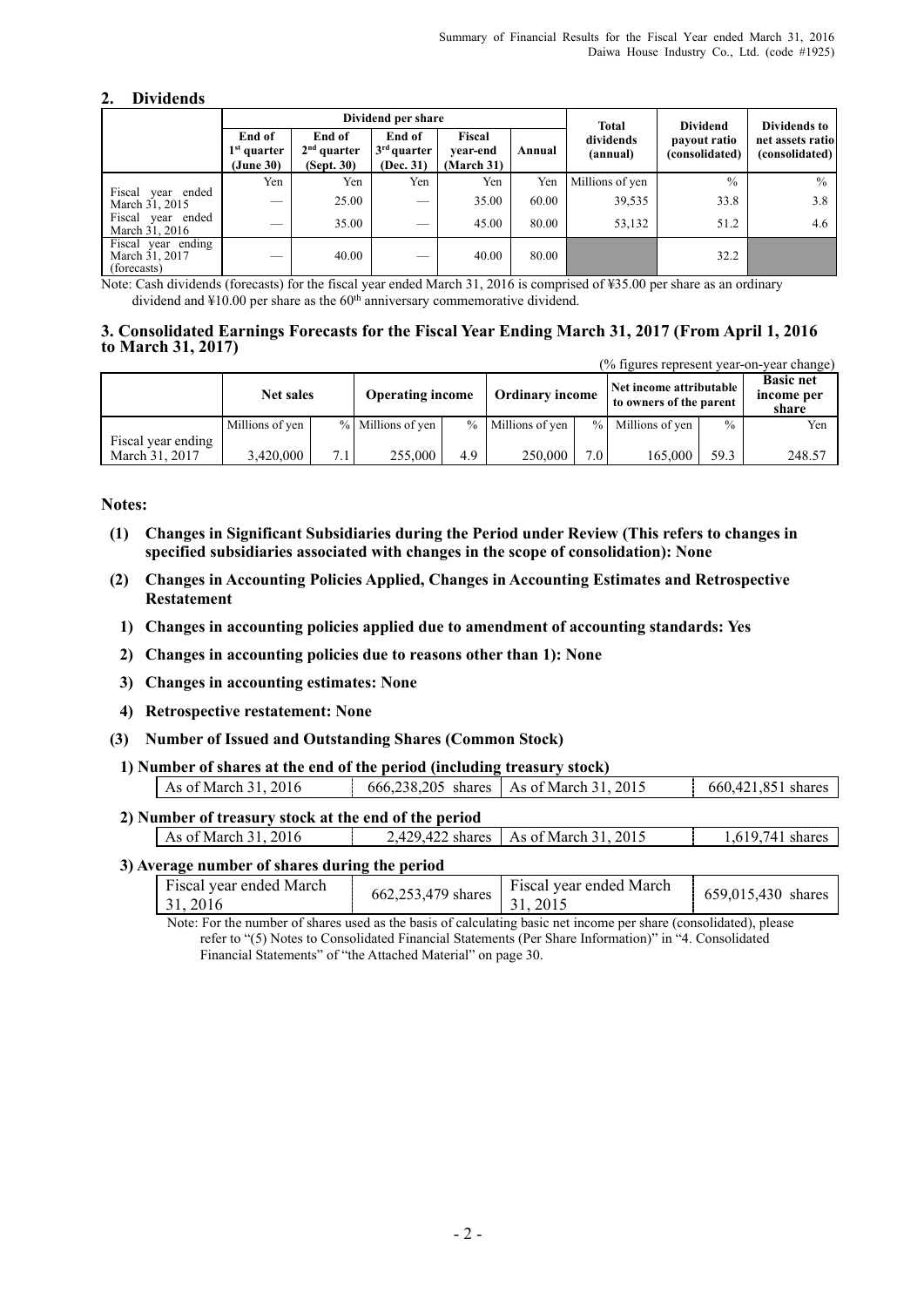#### **(Reference) Summary of Non-Consolidated Results of Operation**

#### **Non-Consolidated Results of Operation for the Fiscal Year Ended March 31, 2016 (From April 1, 2015 to March 31, 2016)**

|                                        | (% figures represent year-on-year changes) |               |                         |      |                        |               |                 |               |  |  |
|----------------------------------------|--------------------------------------------|---------------|-------------------------|------|------------------------|---------------|-----------------|---------------|--|--|
|                                        | <b>Net sales</b>                           |               | <b>Operating income</b> |      | <b>Ordinary income</b> |               | Net income      |               |  |  |
|                                        | Millions of yen                            | $\frac{0}{0}$ | Millions of yen         | $\%$ | Millions of yen        | $\frac{0}{0}$ | Millions of yen | $\frac{0}{0}$ |  |  |
| Fiscal<br>year ended<br>March 31, 2016 | 1.649.765                                  | 12.2          | 167.638                 | 41.3 | 183,863                | 22.0          | 81.991          | (15.4)        |  |  |
| Fiscal<br>vear ended<br>March 31, 2015 | 1.470.975                                  | 2.9           | 18.665                  | 14.1 | 150,675                | 19.3          | 96.956          | 19.9          |  |  |

#### **(1) Non-Consolidated Business Results**

|                                     | <b>Basic net income</b><br>per share | <b>Diluted net income</b><br>per share |
|-------------------------------------|--------------------------------------|----------------------------------------|
|                                     | Yen                                  | Yen                                    |
| Fiscal year ended<br>March 31, 2016 | 123.81                               | 123.36                                 |
| Fiscal year ended<br>March 31, 2015 | 147.12                               |                                        |

#### **(2) Non-Consolidated Financial Conditions**

|                | <b>Total assets</b> | <b>Net assets</b> | Net assets ratio | Net assets per share |
|----------------|---------------------|-------------------|------------------|----------------------|
|                | Millions of yen     | Millions of yen   | $\%$             | Yen                  |
| March 31, 2016 | 2,174,782           | 959,592           | 44.1             | 1,445.53             |
| March 31, 2015 | 2,069,958           | 908,137           | 43.9             | 1.378.41             |

(Reference) Net assets: March 31, 2016: 959,553 million yen; March 31, 2015: 908,098 million yen

#### **\* Presentation of implementing the auditing review procedures**

As of the time when the financial results are disclosed, the Group have not completed the reviewing (checking) procedures for consolidated financial statements as laid down by the Financial Instruments and Exchange Law.

#### **\* Remarks on appropriate use of forecasted results of operation and other special matters**

#### **(Notes regarding forward-looking statements)**

Consolidated earnings forecasts are based on assumptions in light of the information available as of the date of announcement of this material and the factors of uncertainty that may possibly impact the future results of operation. These statements do not mean that the Company pledges to realize such statements. Actual results may differ significantly from those presented herein as a consequence of numerous factors such as the financial market, economic conditions, competitor situations and fluctuations in land prices.

Please refer to the section of "1. Analysis on Business Results and Financial Conditions (1) Analysis on Business Results" of "the Attached Material" on page 7 for the suppositions that form the assumptions for earnings forecasts.

#### **(Obtaining supplementary explanatory materials)**

The Company plans to hold a briefing for institutional investors and securities analysts on May 13, 2016. Relevant financial statements to be handed out at the briefing will be posted on our official website at the same time.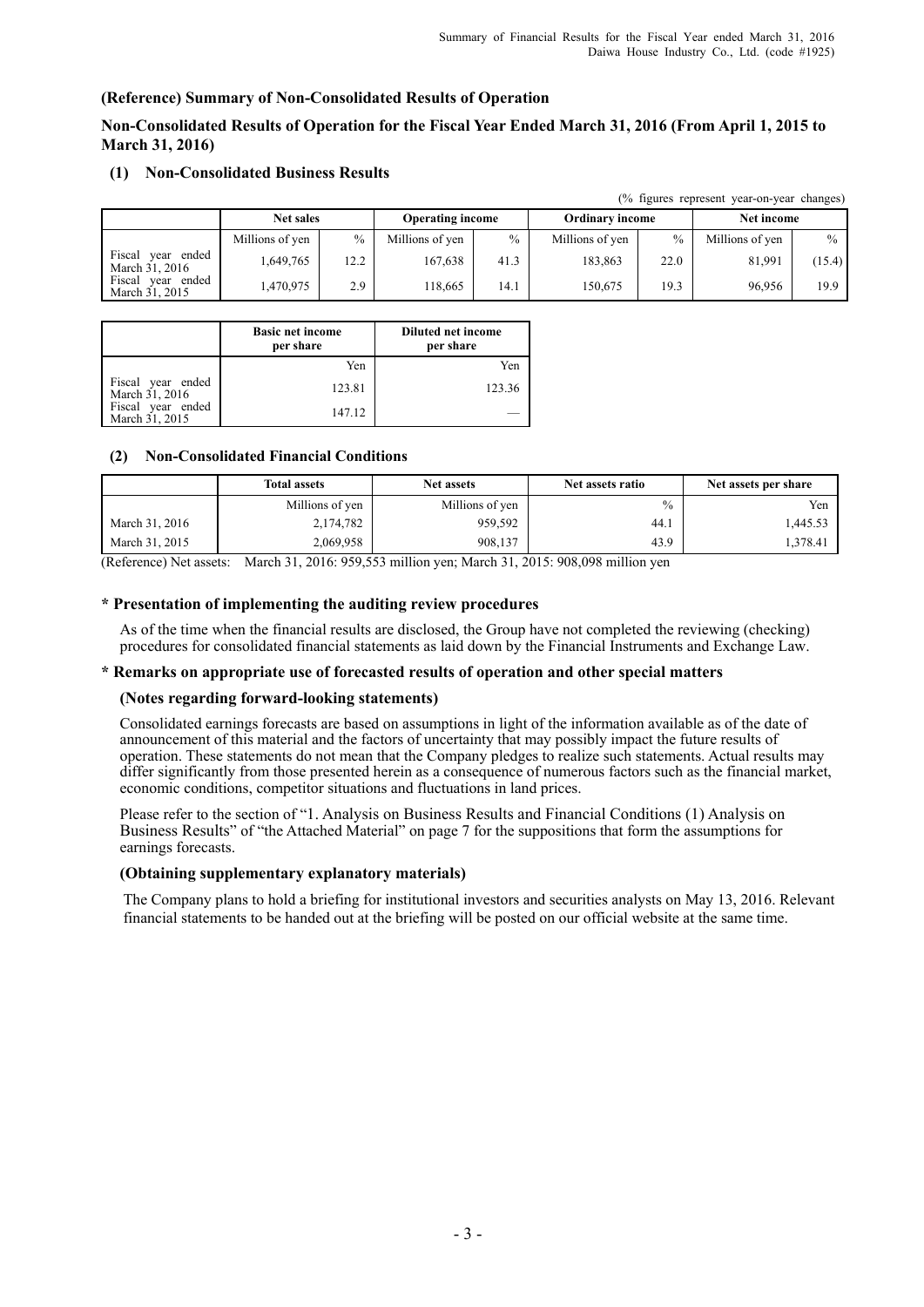## **Contents of the Attached Material**

| (2) Consolidated Statements of Income and Consolidated Statements of Comprehensive Income  18 |
|-----------------------------------------------------------------------------------------------|
|                                                                                               |
|                                                                                               |
|                                                                                               |
|                                                                                               |
|                                                                                               |
|                                                                                               |
|                                                                                               |
|                                                                                               |
|                                                                                               |
|                                                                                               |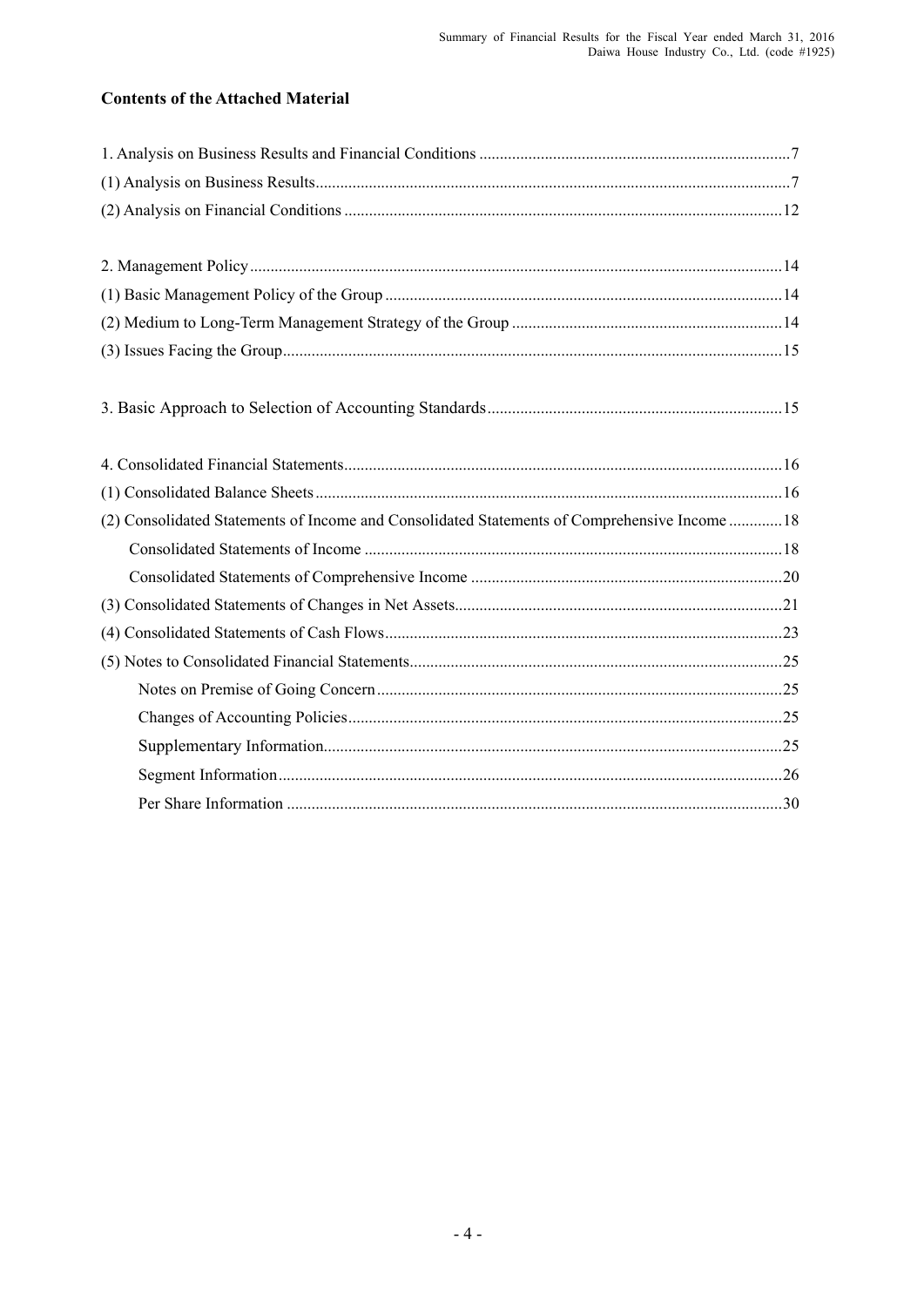## **<Reference Material> Key Performance Indicators**

### **1. Performance Indicators**

| <b>Fiscal years</b>                                                                         | <b>Fiscal year</b><br>ended<br>March 31,<br>2013 | <b>Fiscal</b> year<br>ended<br>March 31,<br>2014 | <b>Fiscal year</b><br>ended<br>March 31,<br>2015 | <b>Fiscal year</b><br>ended<br>March 31,<br>2016 | <b>Forecast for</b><br>the fiscal<br>year<br>ending<br>March 31,<br>2017 |
|---------------------------------------------------------------------------------------------|--------------------------------------------------|--------------------------------------------------|--------------------------------------------------|--------------------------------------------------|--------------------------------------------------------------------------|
| Net sales (millions of yen)                                                                 | 2,007,989                                        | 2,700,318                                        | 2,810,714                                        | 3,192,900                                        | 3,420,000                                                                |
| Cost of sales (millions of yen)                                                             | 1,592,218                                        | 2,192,414                                        | 2,269,846                                        | 2,560,483                                        | 2,745,000                                                                |
| Selling, general and administrative<br>expenses (millions of yen)                           | 287,746                                          | 344,326                                          | 360,516                                          | 389,316                                          | 420,000                                                                  |
| Operating income (millions of yen)                                                          | 128,024                                          | 163,576                                          | 180,352                                          | 243,100                                          | 255,000                                                                  |
| Ordinary income (millions of yen)                                                           | 145,395                                          | 176,366                                          | 202,628                                          | 233,592                                          | 250,000                                                                  |
| Net income attributable to owners of the<br>parent (millions of yen)                        | 66,274                                           | 102,095                                          | 117,133                                          | 103,577                                          | 165,000                                                                  |
| Basic net income per share (yen)                                                            | 114.52                                           | 161.08                                           | 177.74                                           | 156.40                                           | 248.57                                                                   |
| Return on equity (ROE) $(\% )$                                                              | 9.5                                              | 11.9                                             | 11.2                                             | 9.1                                              |                                                                          |
| Ordinary income to total assets ratio $(\%)$                                                | 6.5                                              | 7.0                                              | 7.1                                              | 7.4                                              |                                                                          |
| Dividend per share (yen)<br>(of which interim dividend per share)                           | 35<br>$\left( \rightarrow \right)$               | 50<br>(20)                                       | 60<br>(25)                                       | 80<br>(35)                                       | 80<br>(40)                                                               |
| Total annual dividends (millions of yen)                                                    | 20,253                                           | 32,956                                           | 39,535                                           | 53,132                                           |                                                                          |
| Dividend payout ratio (%)                                                                   | 30.6                                             | 31.0                                             | 33.8                                             | 51.2                                             | 32.2                                                                     |
| Dividends to net assets ratio $(\% )$                                                       | 2.9                                              | 3.6                                              | 3.8                                              | 4.6                                              |                                                                          |
| Total assets (millions of yen)                                                              | 2,371,238                                        | 2,665,946                                        | 3,021,007                                        | 3,257,805                                        |                                                                          |
| Net assets (millions of yen)                                                                | 734,883                                          | 992,686                                          | 1,112,817                                        | 1,181,986                                        |                                                                          |
| Net assets ratio $(\%)$                                                                     | 30.9                                             | 37.0                                             | 36.6                                             | 35.9                                             |                                                                          |
| Net assets per share (yen)                                                                  | 1,267.77                                         | 1,496.72                                         | 1,678.24                                         | 1,762.97                                         |                                                                          |
| Depreciation (millions of yen)                                                              | 45,836                                           | 48,533                                           | 53,283                                           | 56,515                                           | 62,000                                                                   |
| Net increase in property, plant and<br>equipment and intangible assets<br>(millions of yen) | 121,383                                          | 217,358                                          | 274,990                                          | 188,312                                          | 270,000                                                                  |
| Cash flows from operating activities<br>(millions of yen)                                   | 164,247                                          | 78,451                                           | 139,465                                          | 278,497                                          |                                                                          |
| Cash flows from investing activities<br>(millions of yen)                                   | (140, 736)                                       | (240, 439)                                       | (235, 027)                                       | (202, 507)                                       |                                                                          |
| Cash flows from financing activities<br>(millions of yen)                                   | (28, 633)                                        | 110,131                                          | 129,202                                          | (130, 125)                                       |                                                                          |
| Cash and cash equivalents, end of year<br>(millions of yen)                                 | 245,037                                          | 198,733                                          | 234,544                                          | 188,923                                          |                                                                          |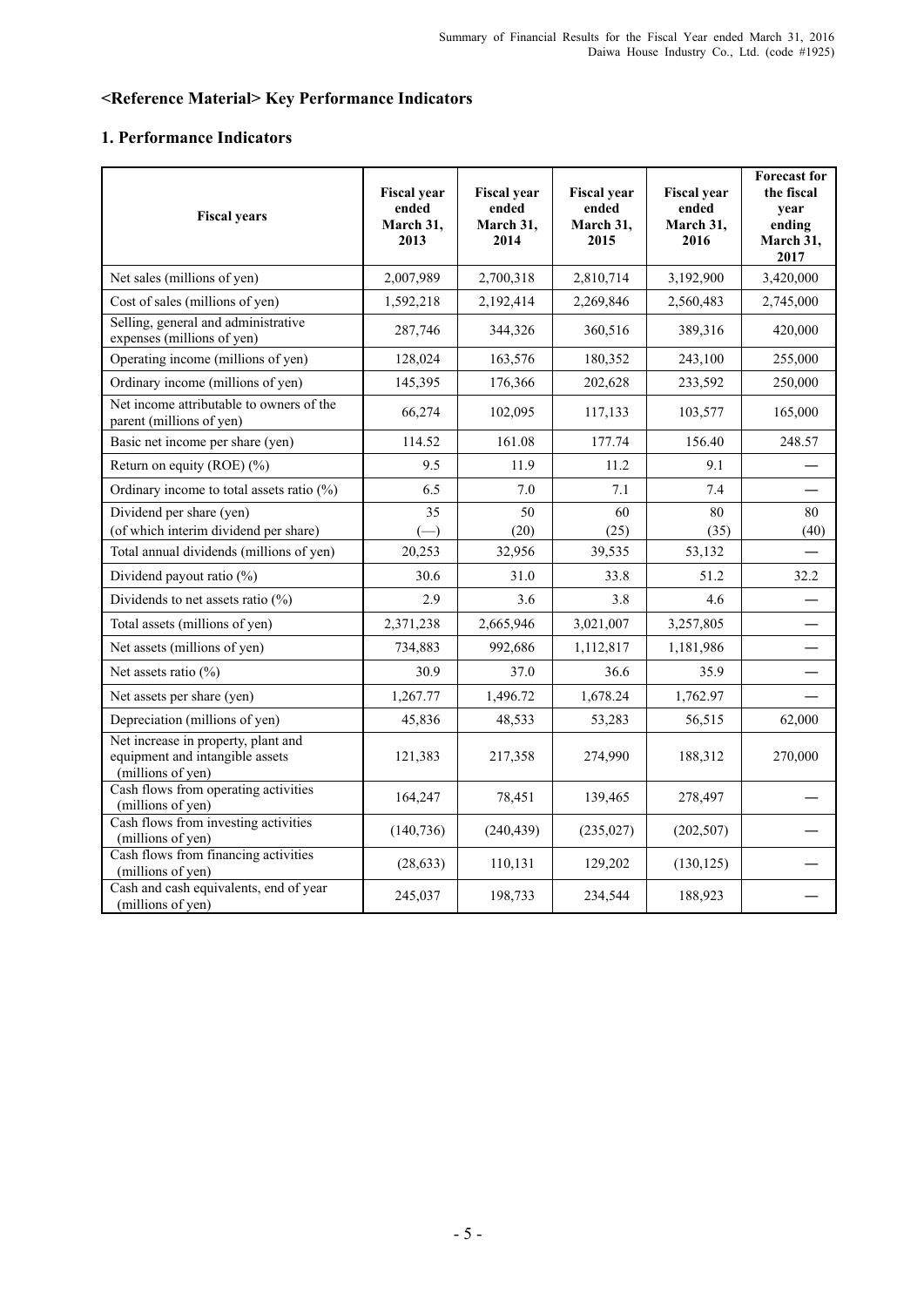|                             |                                               |                                                  |                                                  |                                                  |                                                  | (Millions of yen)                                                     |
|-----------------------------|-----------------------------------------------|--------------------------------------------------|--------------------------------------------------|--------------------------------------------------|--------------------------------------------------|-----------------------------------------------------------------------|
|                             | <b>Fiscal years</b>                           | <b>Fiscal</b> year<br>ended<br>March 31,<br>2013 | <b>Fiscal year</b><br>ended<br>March 31,<br>2014 | <b>Fiscal</b> year<br>ended<br>March 31,<br>2015 | <b>Fiscal year</b><br>ended<br>March 31,<br>2016 | <b>Forecast for</b><br>the fiscal<br>year ending<br>March 31,<br>2017 |
|                             | Net sales                                     | 2,007,989                                        | 2,700,318                                        | 2,810,714                                        | 3,192,900                                        | 3,420,000                                                             |
|                             | Single-Family Houses                          | 351,157                                          | 394,481                                          | 375,343                                          | 378,306                                          | 383,000                                                               |
|                             | Rental Housing                                | 592,568                                          | 688,756                                          | 772,955                                          | 880,161                                          | 945,000                                                               |
|                             | Condominiums                                  | 156,795                                          | 242,792                                          | 231,344                                          | 279,311                                          | 258,000                                                               |
| segment                     | <b>Existing Home Business</b>                 | 76,473                                           | 86,702                                           | 91,664                                           | 95,508                                           | 101,500                                                               |
| Sales by                    | <b>Commercial Facilities</b>                  | 347,234                                          | 421,981                                          | 456,218                                          | 495,533                                          | 525,000                                                               |
|                             | Logistics, Business & Corporate<br>Facilities | 251,463                                          | 592,190                                          | 581,569                                          | 736,355                                          | 824,000                                                               |
|                             | Other Businesses                              | 335,386                                          | 393,944                                          | 426,512                                          | 458,870                                          | 520,000                                                               |
|                             | Adjustments                                   | (103,089)                                        | (120, 531)                                       | (124, 893)                                       | (131, 146)                                       | (136,500)                                                             |
|                             | Operating income                              | 128,024                                          | 163,576                                          | 180,352                                          | 243,100                                          | 255,000                                                               |
|                             | Single-Family Houses                          | 12,587                                           | 13,389                                           | 8,841                                            | 16,515                                           | 17,000                                                                |
|                             | Rental Housing                                | 52,278                                           | 64,279                                           | 69,597                                           | 81,903                                           | 83,000                                                                |
|                             | Condominiums                                  | 9,968                                            | 10,705                                           | 10,819                                           | 15,796                                           | 12,000                                                                |
|                             | <b>Existing Home Business</b>                 | 6,134                                            | 9,311                                            | 9,976                                            | 11,297                                           | 11,500                                                                |
|                             | <b>Commercial Facilities</b>                  | 45,946                                           | 60,764                                           | 67,279                                           | 80,332                                           | 84,000                                                                |
| Operating income by segment | Logistics, Business & Corporate<br>Facilities | 20,689                                           | 26,934                                           | 38,444                                           | 68,003                                           | 69,000                                                                |
|                             | Other Businesses                              | 9,607                                            | 14,082                                           | 10,288                                           | 9,573                                            | 22,000                                                                |
|                             | Adjustments                                   | (29, 187)                                        | (35, 891)                                        | (34, 894)                                        | (40, 322)                                        | (43,500)                                                              |

## **2. Sales and Operating Income by Segment**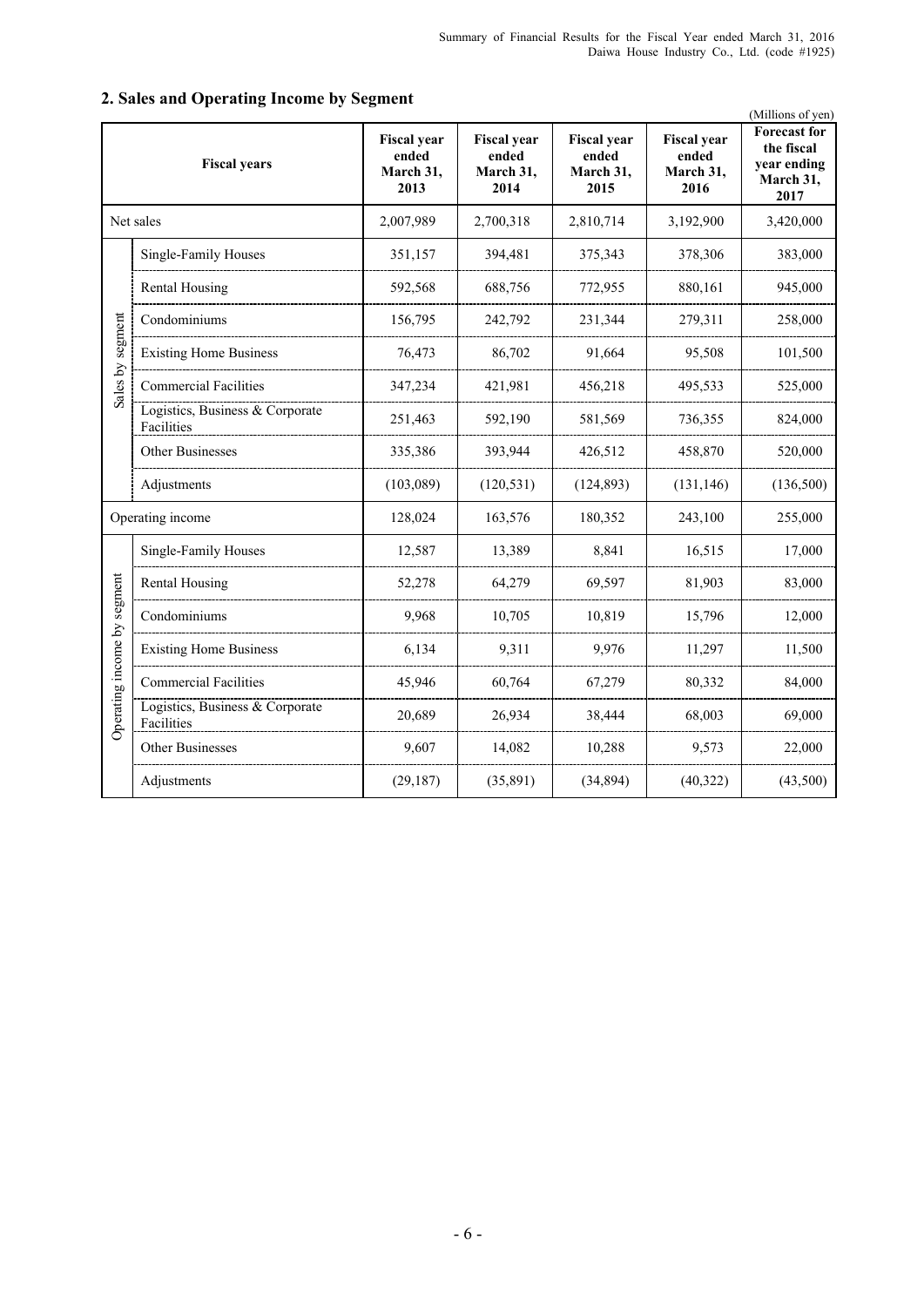#### **1. Analysis on Business Results and Financial Conditions**

#### **(1) Analysis on Business Results**

#### **Business results for the reporting fiscal year**

The Japanese economy overall continued to follow a course of gradual recovery during the fiscal year ended March 2016, thanks to the positive impact on corporate earnings and capital investment of weaker oil prices and lower interest rates, among other factors. Meanwhile, a falloff began to be seen in both exports and production, sparked by economic slowdowns in emerging nations, notably China. As a result, consumer spending marked time, and in view of this and other factors, the economy's outlook remained as unclear as ever.

In the housing industry, some signs of instability were seen in the housing market, with new housing starts repeating a cycle of growth and decline on a year-on-year basis from one month to the next. Overall, however, the trend toward recovery in the housing industry persisted. In the general construction market, in March 2016 the value of public works orders recorded its first year-on-year increase in 14 months. The overall trend, however, has been weak, with minus figures persisting on a year-on-year basis for all the months of fiscal 2015 other than March. Private works construction orders, in contrast, have recorded 18 straight months of year-on-year increase since October 2014, reflecting vigorous capital investment trends, principally in the manufacturing sector.

Amid this economic situation, we took steps to expand the operations of the Daiwa House Group – with particular emphasis on its domestic core businesses – including rising the initial investment plan targets under the Group's Fourth Medium-Term Management Plan (ended March 2016), with the aim of more actively investing in real estate development projects.

Additionally, we took measures to create a new growth base as part of an overall plan to strengthen the Group's competitiveness. In April 2015, we merged Daiwa LifeNext Co., Ltd. and Daiwa Service Co., Ltd., both enterprises principally engaged in condominium management. In August 2015, we made Daiwa Odakyu Construction Co., Ltd. into a wholly-owned subsidiary of Daiwa House Industry Co., Ltd. through a share exchange, and in October 2015, we merged Fujita Corporation, – a company engaged principally in construction and civil engineering – with Daiwa Odakyu Construction Co., Ltd.

As a result of the foregoing, the Daiwa House Group recorded consolidated net sales of 3,192,900 million yen (+13.6% year on year) for the fiscal year under review. Operating income came to 243,100 million yen (+34.8% year on year), while ordinary income amounted to 233,592 million yen (+15.3% year on year). As a result of the posting of an extraordinary loss, resulting from a change in the discount rate on the defined benefit obligation for the Group's employee retirement plan, stemming from trends in the financial markets, net income attributable to owners of the parent amounted to 103,577 million yen (-11.6% year on year).

Results by business segment were as follows:

#### **Single-Family Houses Business**

In the Single-Family Houses business segment, during the fiscal year under review, we earnestly addressed our role as a home builder, and pursued community-based business projects approached from the customer's perspective.

In our custom-built houses business, we continued to focus on expanding sales of our xevoΣ (xevo sigma) product. This high-end single-family house combines the advantages of strong anti-earthquake performance (it is capable of fully withstanding repeated exposure to powerful earthquakes while maintaining the same seismic resistance as when it was newly built) with a spacious interior thanks to its extra-high (2.72 meter) ceilings.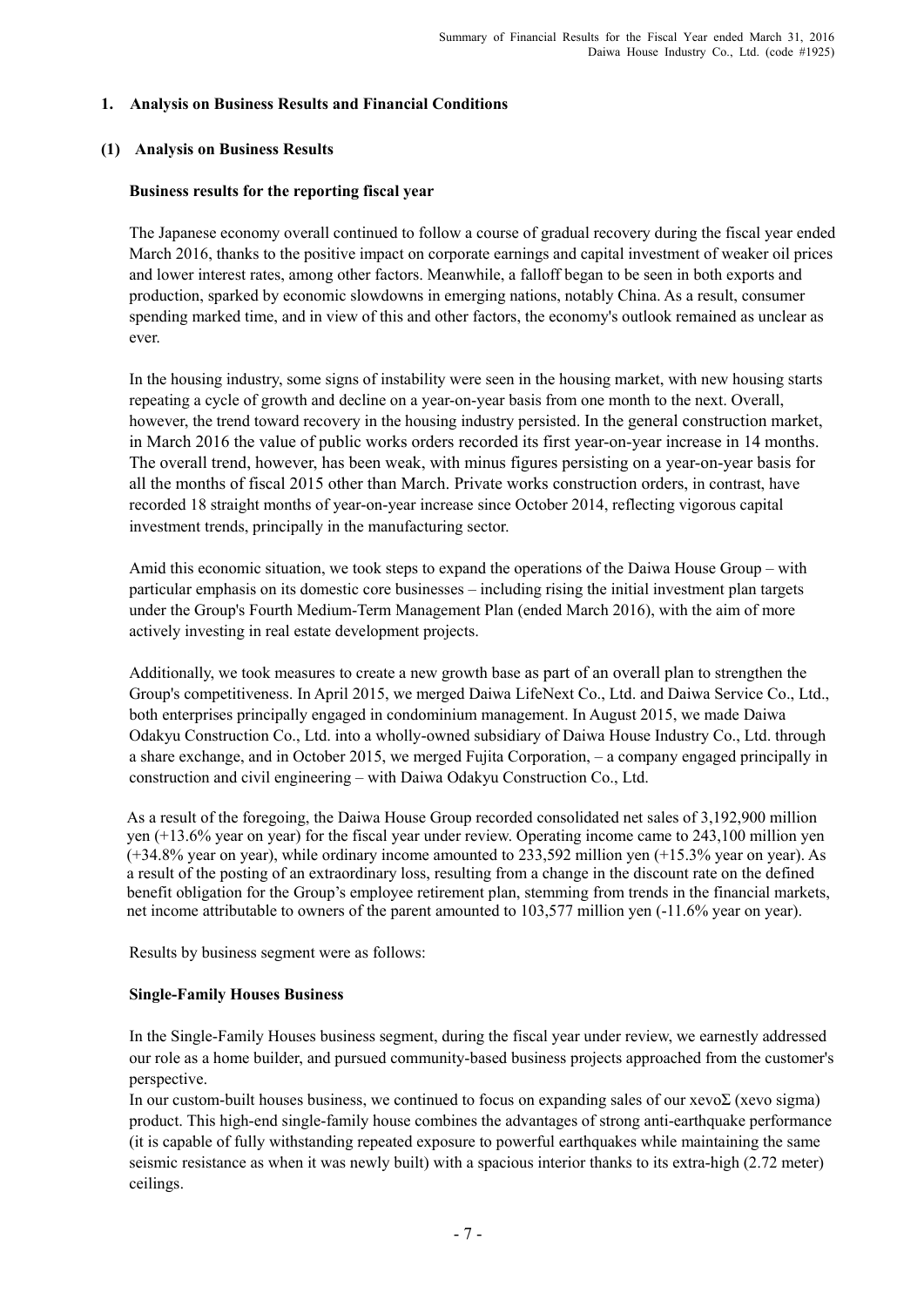In October 2015, we launched on the market our new "skye" range of three- four- and five-story houses employing a new construction method enabling the industry's highest ceilings and widest window-and-door openings, and targeted at buyers who need to make optimum use of building lots with cramped street frontages. With the introduction of this model we have enhanced out lineup of products that cater to expected growing demand in urban areas for products that combine the owner's personal residence with housing units for rental or commercial space for rental, and other such multipurpose homes.

In addition, following our earlier successful opening and operation of TRYe Lab for customers in the Kansai area (in the grounds of our Nara Factory) and the Kanto area (in the grounds of our Tokyo Head Office), we have now opened the TRYe Chubu for customers in the Chubu area (in the grounds of our Mie Factory). The TRYe Lab give prospective buyers of single-family houses a chance to "try on" our products (including seeing and feeling, as well as understanding the products' advantages and the construction principles behind them) before committing themselves to a purchase. Customers who visit these facilities can gain first-hand experience of the basic structures employed in Daiwa House homes, as well as the living environments that we offer and the leading-edge technologies underpinning them. All our TRYe Lab have already welcomed a very large number of visitors.

As a result, net sales for this segment amounted to 378,306 million yen (+0.8 year on year), while operating income came to 16,515 million yen (+86.8% year on year).

#### **Rental Housing Business**

In the Rental Housing business segment, we opened 13 new rental housing operational bases during the fiscal year under review, and now operate a network of 163 locations nationwide in total, from which our staff have been conducting regional community-centered marketing activities and working to expand orders.

In May 2015, we launched the KyoWafu-Style Séjour Wit, a two-story product designed to fit in seamlessly with traditional Japanese streetscapes such as are still found in former *jokamachi* (feudal castle towns) and *shukuba-machi* (post towns), and which also conforms to the official town planning restrictions in such areas. Then, in July 2015, we launched the Séjour Wit PLUS, each unit of which contains an extra room (the PLUS Room) that can be customized to suit tenants' hobbies or other lifestyle elements.

In addition, we worked to expand our lineup of three-story rental housing products. In April 2015, we launched the Séjour OTT's αJT, which is a higher-class rental apartment building in which the exterior walls are completely tile-covered and the in-house-developed floors provide superior sound-insulation performance. Then, in September 2015, we put on the market the Séjour OTT's W-ev, which features an emergency shelter on the roof above the building's stairwell to which the residents can escape in the event of a tsunami.

As a result, net sales for this segment amounted to 880,161 million yen (+13.9% year on year), and operating income came to 81,903 million yen (+17.7% year on year).

### **Condominium Business**

In the Condominium business segment, we are working to offer products with higher asset value for both our customers and local communities as a whole.

We commenced the sale of dwelling units in the PREMIST Takao SakuLa City (Tokyo) condominium project (\* 1) in June 2015, with units for all stages being sold out. This complex, consisting of residences and commercial facilities, has been carefully designed to simultaneously cater to residents' day-to-day needs while also incorporating the natural environment in the surrounding area and has been accredited by the Ministry of Economy, Trade and Industry's project to accelerate the adoption of "smart" condominiums.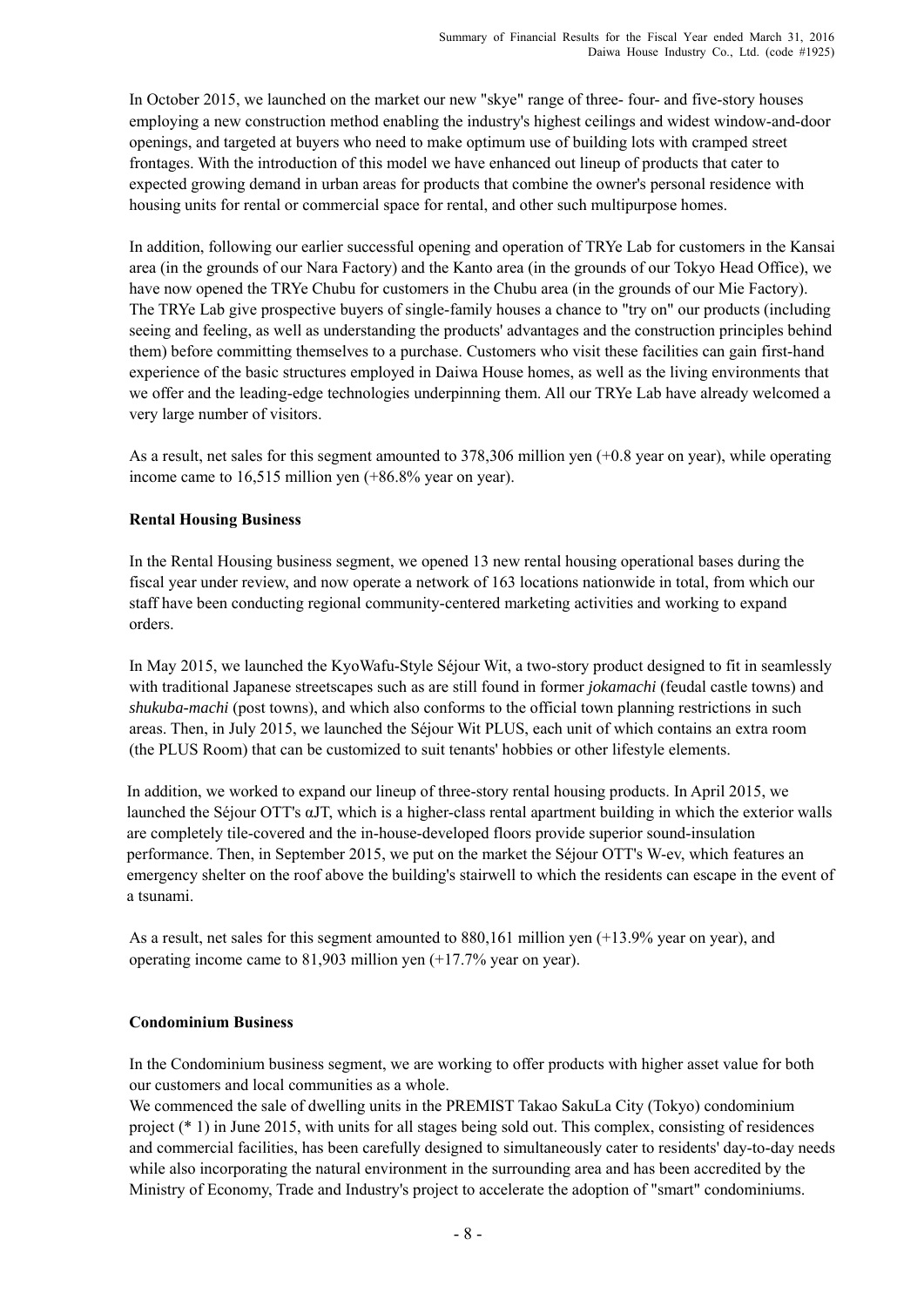We commenced the sale of dwelling units in the PREMIST Tower Osaka Shinmachi Laurel Court condominium project (\*2) in March 2016, and recorded strong sales of these projects. Its attractions include unparalleled access, with five railway stations serving five different lines all within walking distance. Also in March 2016, we also put on sale dwelling units in our PREMIST Rokubancho and PREMIST Shirokanedai condominiums. The former is located in Rokubancho, an area of central Tokyo's Chiyoda-ku which has the highest average official prices for residential land in Japan, while the latter condominium boasts excellent convenience, being only one minute's walk from the nearest station (Shirokanedai), in a very stylish neighborhood. These two projects are part of a larger emphasis we are now placing on the supply of condominiums in the central areas of Tokyo.

To mark the 40th anniversary of its establishment, our subsidiary Cosmos Initia Co., Ltd., put on sale dwelling units in its Musashi-Shinjo House project (Kanagawa), featuring a simple, square design notable for its flat, unobstructed living spaces thanks to the lack of exposed beams and columns. This property also gained a favorable reception, and all units were sold within a short time.

As a result, net sales for this segment amounted to 279,311 million yen (+20.7% year on year), and operating income came to 15,796 million (+46.0% year on year).

- \*1. Joint project between Daiwa House Industry Co., Ltd. and Cosmos Initia Co., Ltd.
- \*2. Joint project between Daiwa House Industry Co., Ltd. and Kintetsu Real Estate Development Co., Ltd.

#### **Existing Home Business**

In the Existing Home business segment, we worked to strengthen relations with owners of single-family homes and rental housing properties by offering property inspection and examination services.

To open up further market opportunities in the area of renovation work for owners of properties not originally constructed by the Group, in October 2015, we opened our fourth specialty remodeling showroom – the Reform Salon Tokadai (Aichi), to serve the needs of the local region. Since its opening, this specialty remodeling showroom has attracted a large number of visitors.

Following this, in January 2016, we began offering the Happiness Plan – Start-of-the-Year Campaign, in which we propose home security renovation ideas to owners of single-family houses, such as electricpowered window shutters and burglar-proof front doors. For owners of rental housing properties, we made various renovation proposals to expand our business scope in this segment, under our Start-of-the-Year Earnings Boost Campaign as a way of improving apartment vacancy rates and enhancing earnings from rents ahead of the peak season for new tenants moving in.

As a result, net sales for this segment amounted to 95,508 million yen (+4.2% year on year), while operating income was 11,297 million yen (+13.2% year on year).

#### **Commercial Facilities Business**

In the Commercial Facilities business segment, we drew up and proposed facility-opening plans to suit prospective tenant companies' particular business strategies, and devised a variety of plans that made optimal use of the particular characteristics of different geographical regions. In these and other ways, we helped the owners of facilities to solve problems involved with inheritance tax and other taxation issues, and in so doing strengthened our long-term relationships with them, as part of a broader approach to expanding orders.

During the the fiscal year under review, we continued working to expand our network of commercial facilities across the whole of Japan. In April 2015, we opened the urban-type commercial facility BiVi Senriyama (Osaka), followed in June by the BiVi Hiji (Oita) and in September by the BiVi Tsukuba (Ibaraki).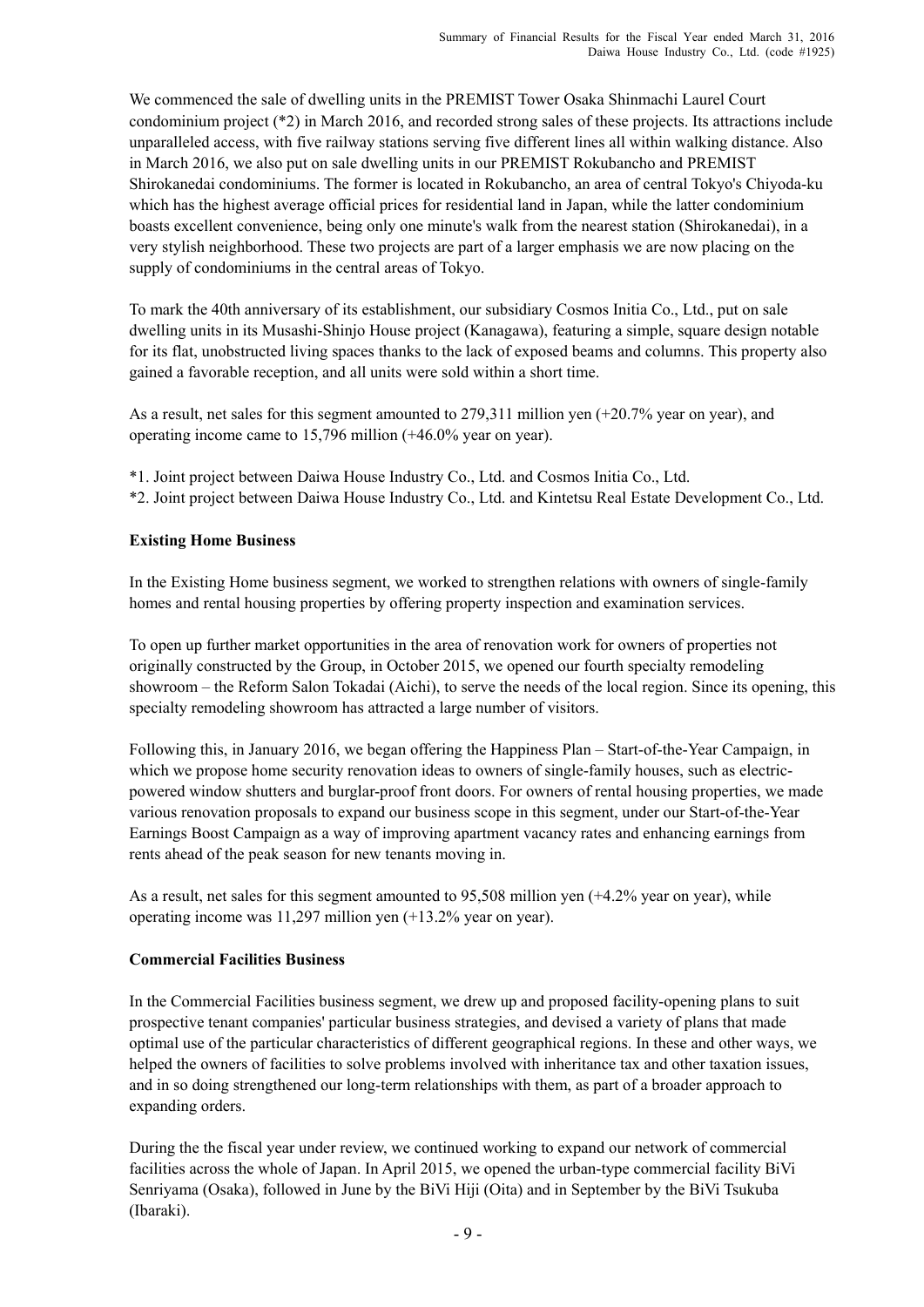As a result, net sales for this segment amounted to 495,533 million yen (+8.6% year on year), while operating income came to 80,332 million yen (+19.4% year on year).

#### **Logistics, Business and Corporate Facilities Business**

In the Logistics, Business and Corporate Facilities business segment during the fiscal year under review, we worked to enhance the Group's business scope by constructing a variety of facilities to suit the differing business needs of our corporate customers, and by providing total support services that enable customers to most effectively utilize their assets.

We leveraged our extensive experience in the construction field to provide backup support for our customers' efforts to design and implement logistics systems that most efficiently meet their unique requirements. While developing logistics facilities across the whole of Japan, we also met the diverse logistics needs of our corporate clients in various ways, such as by purchasing and leasing plots of land, and managing them through non-asset schemes.

During the fiscal year under review, we also reinforced our lineup of proposals in the area of manufacturing facilities, including by organizing tours of our D's SMART FACTORY eco-friendly manufacturing facility for corporate customers in the manufacturing sector who are examining their options for investment in new facilities.

We also worked to increase orders received for medical and nursing care facilities by proposing construction of assisted-living homes for the elderly with medical services that are dedicated to former hospital patients who have been discharged and want to return homes, or reconstruction or relocation of hospitals that were built prior to the introduction of the present earthquake-resistance standards.

Fujita Corporation received orders for large-scale projects in both construction and civil engineering during the term. In overseas markets, Fujita received orders for a rail yard for subway rolling stock in Qatar and an automotive production plant in Mexico, among others. Fujita also acquired a number of orders for major projects in Japan, including in the fields of logistics, medical care, and nursing care facilities, expressways, and others.

As a result, net sales for this segment amounted to 736,355 million yen (+26.6% year on year), while operating income came to 68,003 million yen (+76.9% year on year).

#### **Other Businesses**

In our Environment and Energy Business Division, we are aggressively rolling out our DREAM Solar power generation service, which offers customers a comprehensive package of services, from construction through operation and management. During the fiscal year under review, we commenced operation of solar power generation facilities at 30 sites, including the DREAM Solar Float No.1 @Kohnoyama (Osaka) – an installation that floats on water – and the DREAM Solar Wakayama City, which is the largest solar power generation facility yet constructed by the Daiwa House Group. This brings the total number of solar power generation facilities in operation nationwide to 116. We have also turned our attention to water power as a new source of renewable energy, and have begun construction of a hydroelectric power plant at Hida City in Gifu Prefecture, which is scheduled to start operation in November 2017.

In our Fitness Club Division, in June 2015, Sports Club NAS Co., Ltd. opened its first large-scale sports complex – the Sports Club NAS Gakuenmae (Nara)– followed by the Sports Club NAS Nakamozu (Osaka) in September 2015, and the Sports Club NAS Ohdaka (Aichi) in October 2015. These new openings bring the total number of fitness facilities to 70 nationwide.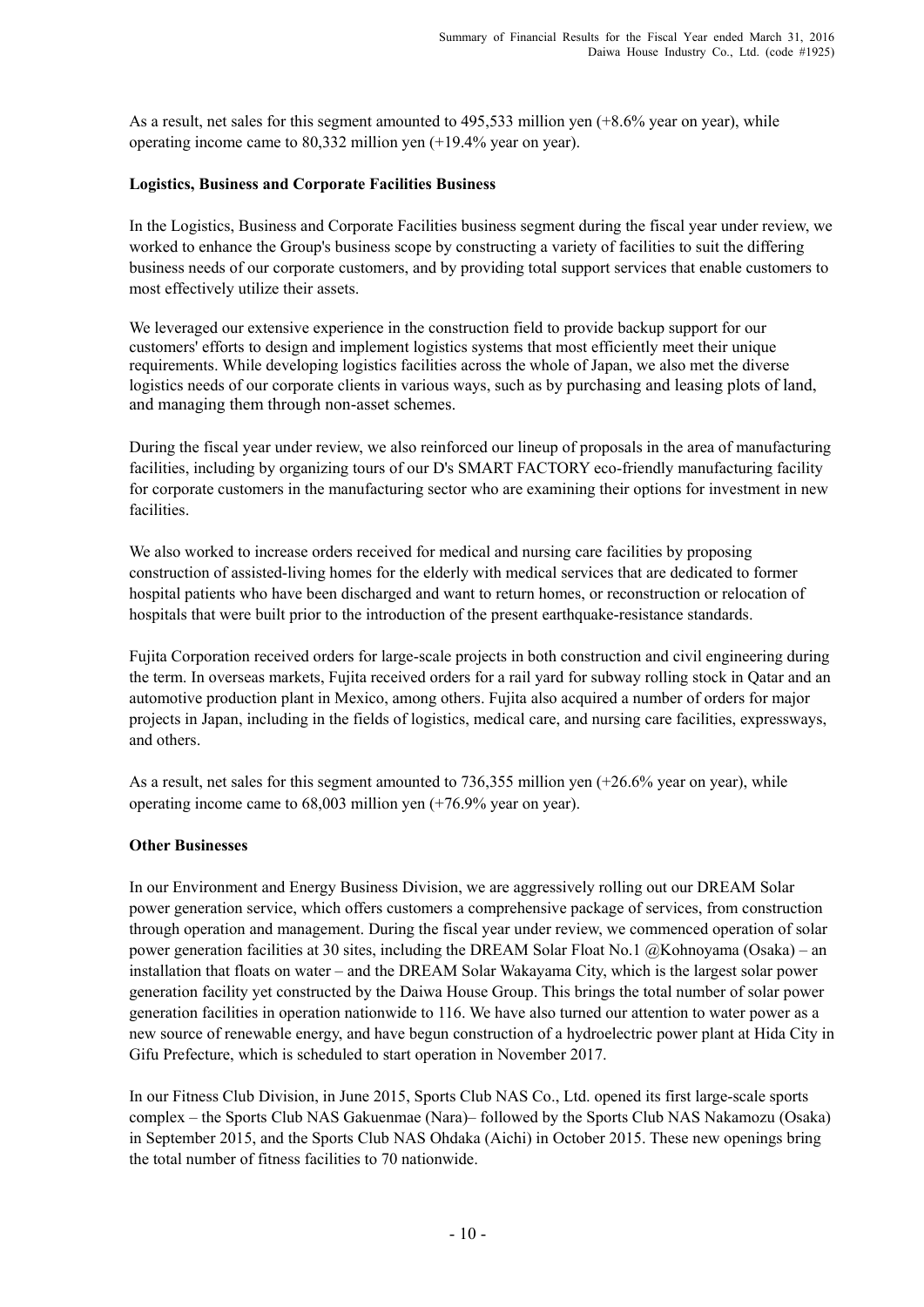In our City Hotels Division, in August 2015, Daiwa Royal Co., Ltd. opened the Daiwa Roynet Hotel Chiba-Ekimae followed in October 2015 by the Daiwa Roynet Hotel Tokushima-Ekimae and in December 2015 by the Daiwa Roynet Hotel Ginza (Tokyo). This was followed in March 2016 by the opening of the Daiwa Roynet Hotel Matsuyama – the company's first hotel in Ehime Prefecture – and of the Daiwa Roynet Hotel Kokura-Ekimae (Fukuoka), which affords easy access to destinations in the direction of Hakata and Shimonoseki, and is thus ideally suited for use as a base by business people as well as tourists. With this, the company now operates a nationwide chain of 44 hotels.

In our Home Centers Division, in May 2015, Royal Home Center Co., Ltd. opened the Royal Home Center Totsuka-Fukaya (Kanagawa), which incorporates the largest specialist pet goods floor in the city of Yokohama. This was followed in October 2015 by the opening of Royal Home Center Toyonaka (Osaka), which includes a separate Materials Store offering a very extensive lineup of construction materials, tools and so on. These openings were part of a plan to address varying customer needs in different regions, and they bring the total number of home centers operated by the company nationwide to 53.

In our Logistics Division, in April 2015, Daiwa Logistics Co., Ltd. opened two new logistics centers, principally targeting wholesaling enterprises and manufacturers – the Sendaikoh Logistics Center and the Kanagawa Miyashimo Logistics Center. This development gave the company additional capabilities in proposing new logistics strategies to meet the needs of its client companies.

As a result, net sales for this segment amounted to 458,870 million yen (+7.6% year on year), while operating income came to 9,573 million yen (-7.0% year on year).

#### **Business prospects for fiscal 2016**

Looking at the near-term outlook for the Japanese economy, a gradual recovery is expected thanks to the impact of various government stimulus measures, against the backdrop of an ongoing improvement in both employment and incomes. At the same time, the domestic economy may be negatively affected by the economic slowdown in China as well as a downswing in the economies of resource-exporting countries, among other factors. In view of this situation, optimism is likely to remain unwarranted for some time to come.

In the housing industry a temporary recovery is foreseen on the back of lower mortgage rates and steps by the government to encourage home buying. Moreover, with the balance of orders received for construction work continuing to follow an upward trend, the construction market as a whole is forecast to become stronger. On the other hand, caution is called for, in view of the probable negative impact on the industry of the planned increase in the consumption tax rate.

Amid these economic circumstances, the Daiwa House Group is pushing ahead with a growth strategy as part of the Group's Fifth Medium-Term Management Plan, which went into effect from April 1, 2016. In each of our core businesses – single-family houses, rental housing, condominiums, the existing home business, commercial facilities, and logistics, business and corporate facilities – we will continue to benefit from the vigorous demand for construction in the domestic market, and to supply our customers with highvalue-added products and services, while also expanding our overall business base through aggressive investment in real estate development projects. Meanwhile, we plan to also expand our real estate development operations in overseas markets, particularly in the member-nations of ASEAN – which are expected to record good growth over the medium-to-long term – as well as in advanced industrialized nations such as the United States, where steady economic growth is forecast. At the same time, we will press forward with measures to strengthen our management base, such as the development and fostering of one or even two new fields and future core businesses, and the upgrade of our management system and our human resources foundation in parallel with the growth of our business operations.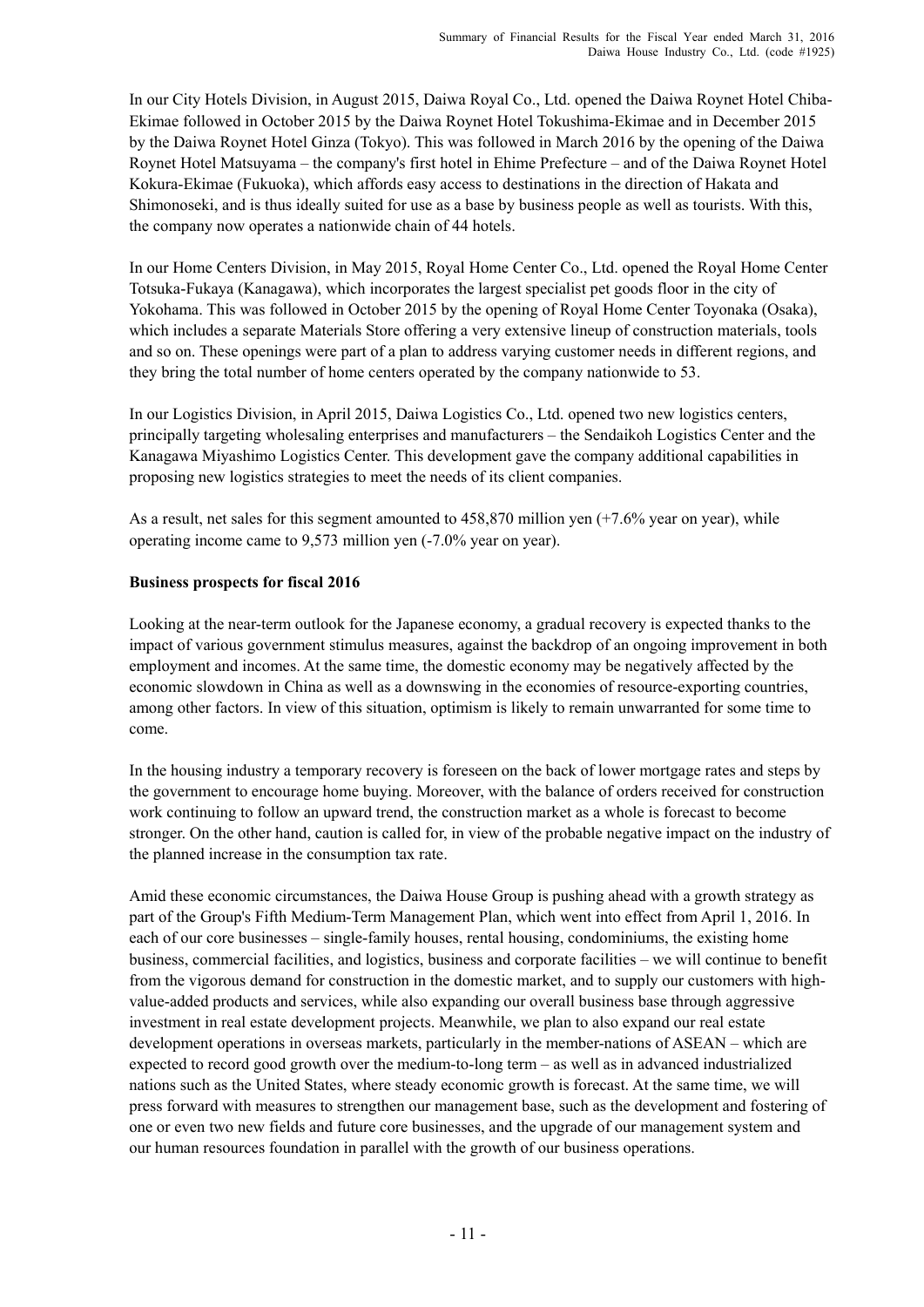In view of the foregoing, we forecast net sales for the fiscal year ending March 31, 2017 in the amount of 3,420 billion yen, with operating income of 255 billion yen, ordinary income of 250 billion yen, and net income attributable to owners of the parent of 165 billion yen.

#### **(2) Analysis on Financial Conditions**

#### **1. Financial Position**

Total assets as of the end of the consolidated reporting fiscal year amounted to 3,257,805 million yen, an increase of 236,797 million yen compared with 3,021,007 million yen in total assets at the end of the prior fiscal year. This increase was due mainly to an increase in property, plant and equipment resulting from the acquisition of real estate for investment, in addition to an increase in inventories due to the purchase of real estate for sale, in spite of a decrease in cash and deposits.

Total liabilities as of the end of the consolidated reporting fiscal year amounted to 2,075,818 million yen, an increase of 167,628 million yen compared with 1,908,190 million yen in total liabilities at the end of the prior consolidated fiscal year. The main factors behind this increase were increases in provision for net defined benefit liability and in notes and accounts payable for construction contract and other.

Total net assets as of the end of the consolidated reporting fiscal year amounted to 1,181,986 million yen, an increase of 69,169 million yen compared with 1,112,817 million yen in total net assets at the end of the prior consolidated fiscal year. This increase was due to the posting of net income attributable to owners of the parent in the amount of 103,577 million yen, and an increase in the capital surplus accompanying the acquisition of one-hundred percent ownership in Daiwa Odakyu Construction Co., Ltd.

The net asset ratio as of March 31, 2016 was 35.9%, representing only a slight change from the 36.6% at the end of the previous fiscal year.

#### **2. Cash Flows during the Reporting Fiscal Year**

Cash and cash equivalents for the reporting fiscal year amounted to 188,923 million yen, for a decrease of 45,620 million yen. Net cash provided by operating activities stood at 278,497 million yen, net cash used in investing activities came to 202,507 million yen, and net cash used in financing activities came to 130,125 million yen.

#### **Cash flows from operating activities**

During the reporting fiscal year, net cash provided by operating activities came to 278,497 million yen (+99.7% year on year). This was mainly the result of the posting of 156,214 million yen in income before income taxes and non-controlling shareholders' interests for the reporting period, as well as an increase in net defined benefit liability for employees, resulting from a change in the discount rate applied to the calculation of retirement benefit obligations.

#### **Cash flows from investing activities**

During the reporting fiscal year, net cash used in investing activities came to 202,507 million yen (compared with 235,027 million yen used in the previous fiscal year). This was primarily the result of the acquisition of property, plant and equipment, including rental real estates, and investments in real estate development.

#### **Cash flows from financing activities**

During the reporting fiscal year, net cash used in financing activities came to 130,125 million yen (compared with net cash provided in the amount of 129,202 million yen for the previous fiscal year). This was primarily the result of the repayment of interest-bearing debt such as loans payable.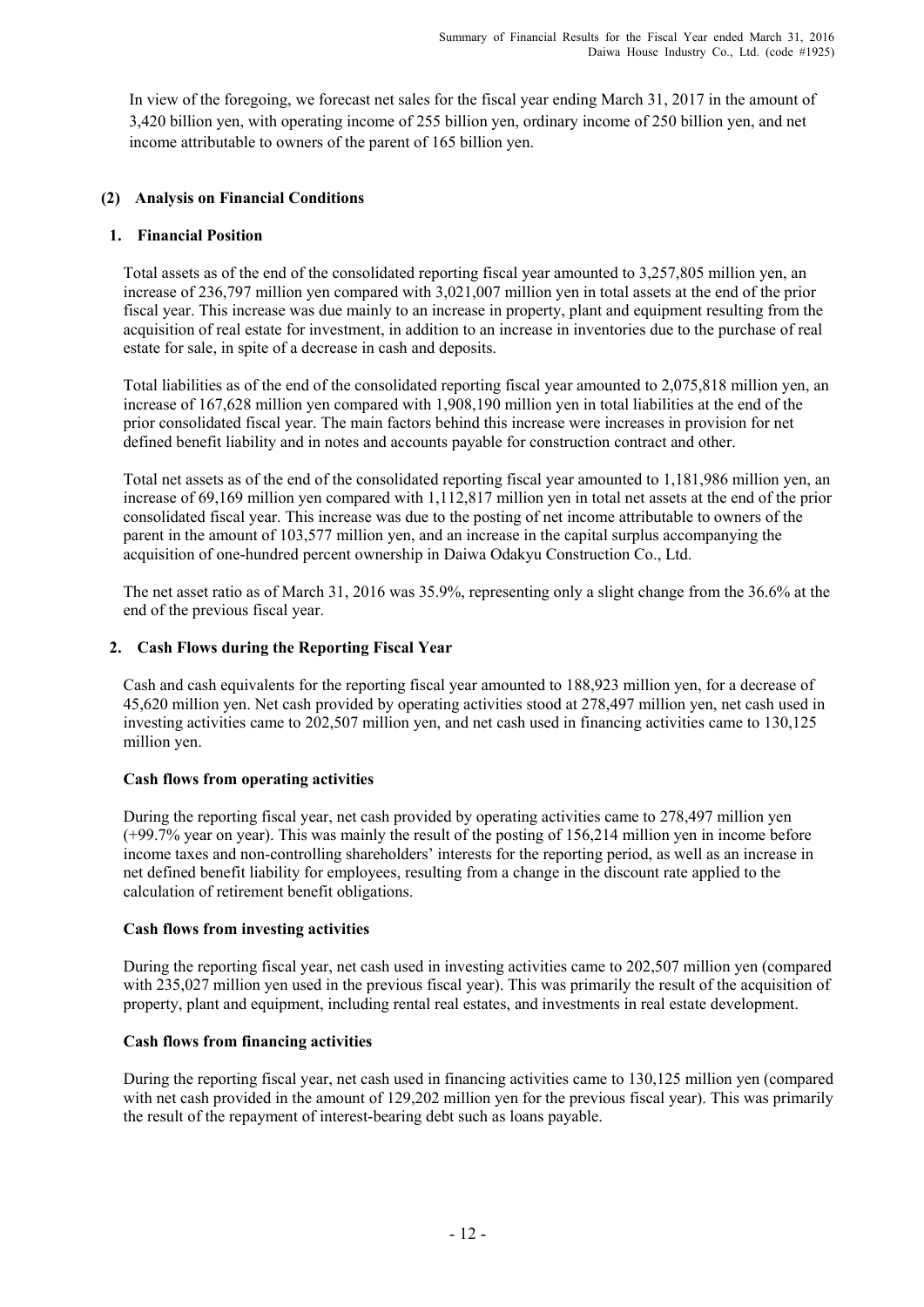|                                             | Fiscal year ended<br>March 31, 2014 | Fiscal year ended<br>March 31, 2015 | Fiscal year ended<br>March 31, 2016 |
|---------------------------------------------|-------------------------------------|-------------------------------------|-------------------------------------|
| Net assets ratio                            | 37.0%                               | 36.6%                               | 35.9%                               |
| Net assets ratio on<br>market-value basis   | 43.3%                               | 51.7%                               | 64.7%                               |
| Repayment years of<br>interest-bearing debt | 5.0 years                           | 4.0 years                           | 1.8 years                           |
| Interest coverage ratio                     | 279                                 | 46.2                                | 97 7                                |

### **3. Cash Flow Indicators**

\* The standards for the indicators are as follows. All have been computed based on consolidated financial figures.

Net assets ratio: (Net assets – Non-controlling shareholders' interests)/Total assets Net assets ratio on market-value basis: Total market capitalization/Total assets Repayment years of interest-bearing debt: Interest-bearing liabilities/Operating cash flows Interest coverage ratio: Operating cash flows/Interest expenses

Total market capitalization: Closing stock price at the fiscal year-end × Number of shares issued at the fiscal year-end (after deduction of treasury stock)

Operating cash flows: Net cash provided by (used in) operating activities on the Consolidated Statements of Cash Flows

Interest expenses: Interest expenses paid on the Consolidated Statements of Cash Flows

### **4. Outlook on Financial Conditions for the Fiscal Year Ending March 31, 2016 (Consolidated)**

For the full fiscal year ending March 31, 2017, we expect capital investments of 270 billion yen and depreciation of 62 billion yen.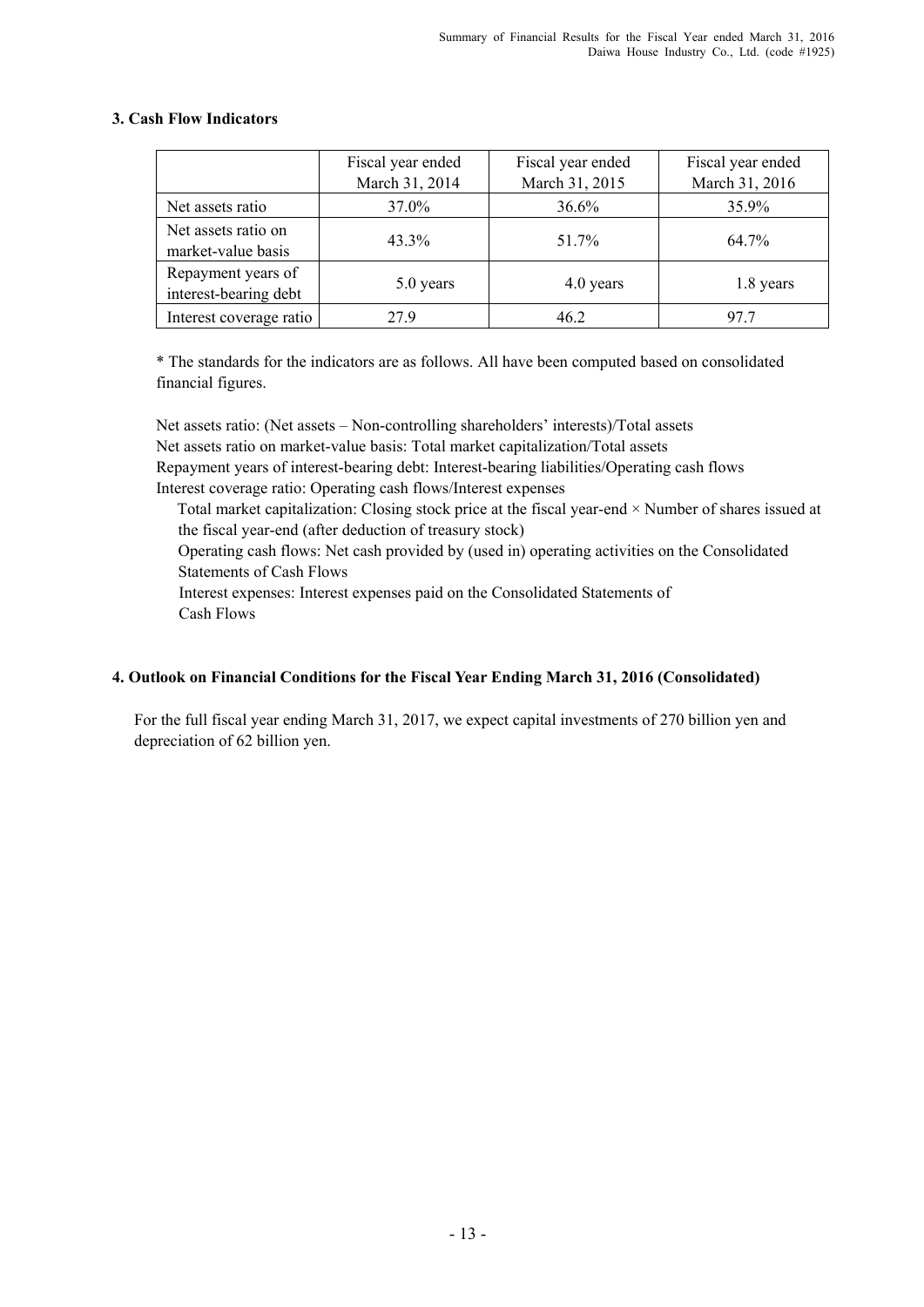#### **2. Management Policy**

#### **(1) Basic Management Policy of the Group**

Daiwa House Industry was founded in 1955, pursuing the concept of industrialization of construction. Since that time, we have grown as a prefabricated housing manufacturer, tracking the historical growth curve for housing demand. Over the years, we have diversified our business in response to consumer needs, growing in scale and scope as a corporate group in the comprehensive lifestyle industry.

To mark our 50th anniversary in fiscal 2005, we launched a new Group management vision that we called Connecting Hearts, and in conjunction with this vision we created a new Group symbol – the Endless Heart. We took this opportunity to clearly define our corporate mission as a multi-business enterprise that works together with its customers to create new value and leverage this value into the creation of a more bountiful society. As we look forward to our 100th anniversary, we are working under the slogan Creating Together, Supporting Each Other.

The Daiwa House Group operates in a number of business fields, classified as three main categories – Housing (single-family houses, rental housing, condominiums, and renovation business), Business (commercial facilities, logistics facilities, real estate development, and medical and nursing care facilities), and Life (hotels, home centers, fitness clubs, and others). Despite its wide-ranging business fields, the Daiwa House Group works as a single entity, and we are committed to honoring our relationship and working in partnership with each individual customer, sharing happiness and creating bonds of trust that last throughout their whole lives.

Nobuo Ishibashi, the founder of Daiwa House Industry, dedicated his whole life to searching for things that he could do for the benefit of Japanese society and the world as a whole. He constantly insisted that the Company should nurture the kind of personnel it needed through the practical pursuit of business operations, and that contributing to the development of society was the very raison d'être of corporate management. From here onward, each of us at Daiwa House Group will work to achieve further growth amid a mature Japanese market, continuing to put our founder's principles into practice, and without losing sight of the Group's original purpose. At the same time, we will open up new avenues in the global market, where infinite possibilities are beginning to unfold, and will devote unceasing efforts to creating a truly sustainable society.

#### **(2) Medium- to Long-Term Management Strategy of the Group**

At the Daiwa House Group, we have drawn up our Fifth Medium-Term Management Plan, covering the fiscal 2016-2018 three year period. The main theme of this plan is the creation of an operational base that will realize four trillion yen in annual sales by preparing the Group to face the environmental changes that await us in the future. In line with this, we have laid down the seven basic policies set out below, and will target the achievement of 3,700 billion yen in net sales, 280 billion yen in operating income, 180 billion yen in net income attributable to owners of the parent, and an ROE of 10 percent or higher by the fiscal year ending March 31, 2019, the final year of the medium-term plan.

- 1. Expand core businesses by capturing domestic demand We will work to further expand our core businesses by identifying and responding to the anticipated firm demand in the Japanese market for real estate development and construction projects ahead of the 2020 Summer Olympics and Paralympics in Tokyo.
- 2. Aggressive investments in real estate development We will further expand the Group's overall business scale through real estate investments amounting to 700 billion yen, including overseas with a particular focus on the growth drivers rental housing, commercial facilities, and logistics, business and corporate facilities businesses.
- 3. Accelerate overseas expansion We will expand our overseas operations – centered on leading nations with stable growth such as the United States and Australia, as well as the strong-growing countries of ASEAN – aiming to grow overseas net sales to 200 billion yen.
- 4. Develop Plus 1, Plus 2 businesses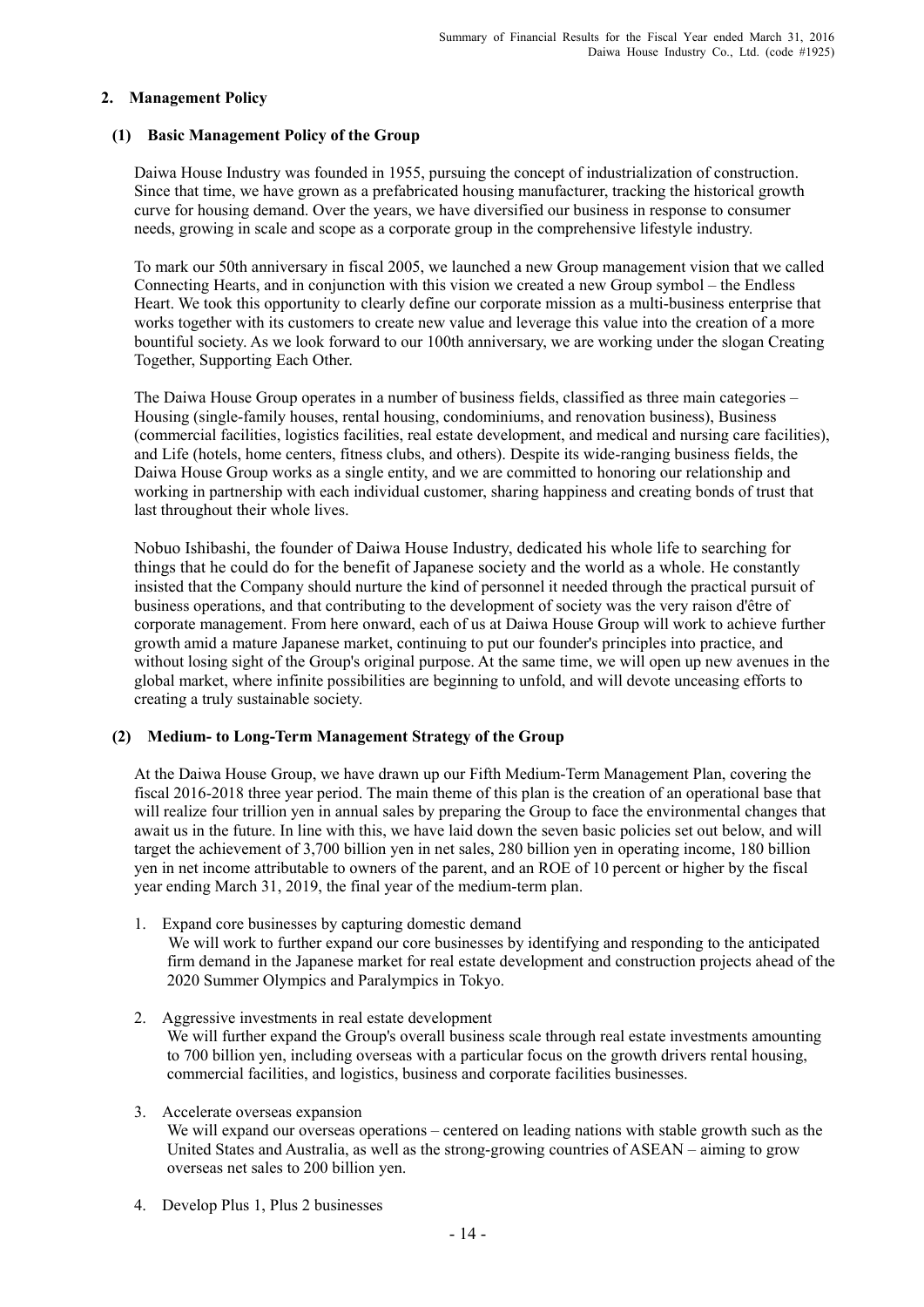We will develop Plus 1 and Plus 2 businesses by using our client foundation and/or by expanding the base of new clients enjoyed by our core businesses.

5. Foster future core businesses

We will nurture areas such as the used home renovation business, *human care* business for the elderly, and the accommodation business – which are expected to attract growing social needs – into new core businesses.

- 6. Strengthen human resource development and manufacturing platform to support business expansion We will work to strengthen our human resources by creating an environment in which our diverse workforce can fully realize its potential.
- 7. Raising productivity by strengthening our *monozukuri* skill set We will work to raise productivity through even more efficient utilization of *monozukuri* skills.
- 8. Maintain management efficiency and financial stability We will maintain financial stability while increasing net income per share to achieve sustainable growth of shareholder value.

#### **(3) Issues Facing the Group**

Looking at the near-term outlook for the Japanese economy, a gradual recovery is expected thanks to the impact of various government stimulus measures, against the backdrop of ongoing improvement in both employment and incomes. At the same time, the domestic economy may be negatively affected by the economic slowdown in China as well as a downswing in the economies of resource-exporting countries, among other factors. In view of this situation, optimism is likely to remain unwarranted for some time to come.

In the housing industry, the Japanese market is likely to see a decline in construction starts over the medium-to-long term, against the background of a shrinking population, and we can expect a contraction in the housing market, although this will depend on whether or not the increase in the consumption tax rate goes ahead as planned, as well as on other possible government measures. Regarding the general construction market, capital investment – led by private-sector corporations – is likely to follow a firm trend, but construction materials prices will need to be closely watched.

Taking these economic conditions into account, the Daiwa House Group has drawn up its Fifth Medium-Term Management Plan, covering the fiscal 2016-2018 three year period. In line with this plan, we aim to prepare the Group to face the environmental changes that await it in the future while fully leveraging the wide variety of earnings drivers that it possesses across a broad spectrum of business fields. Via five growth strategies and two measures to strengthen our management base, we will work to realize 3,700 billion yen in net sales, 280 billion yen in operating income, 180 billion yen in net income attributable to owners of the parent, and an ROE of 10 percent or higher by fiscal 2018, the final year of the medium-term plan.

#### **3. Basic Approach to Selection of Accounting Standards**

The Daiwa House Group applies Japanese accounting standards as its selected accounting standards to maintain the comparability of consolidated financial statements between accounting periods and the comparability of performance between companies.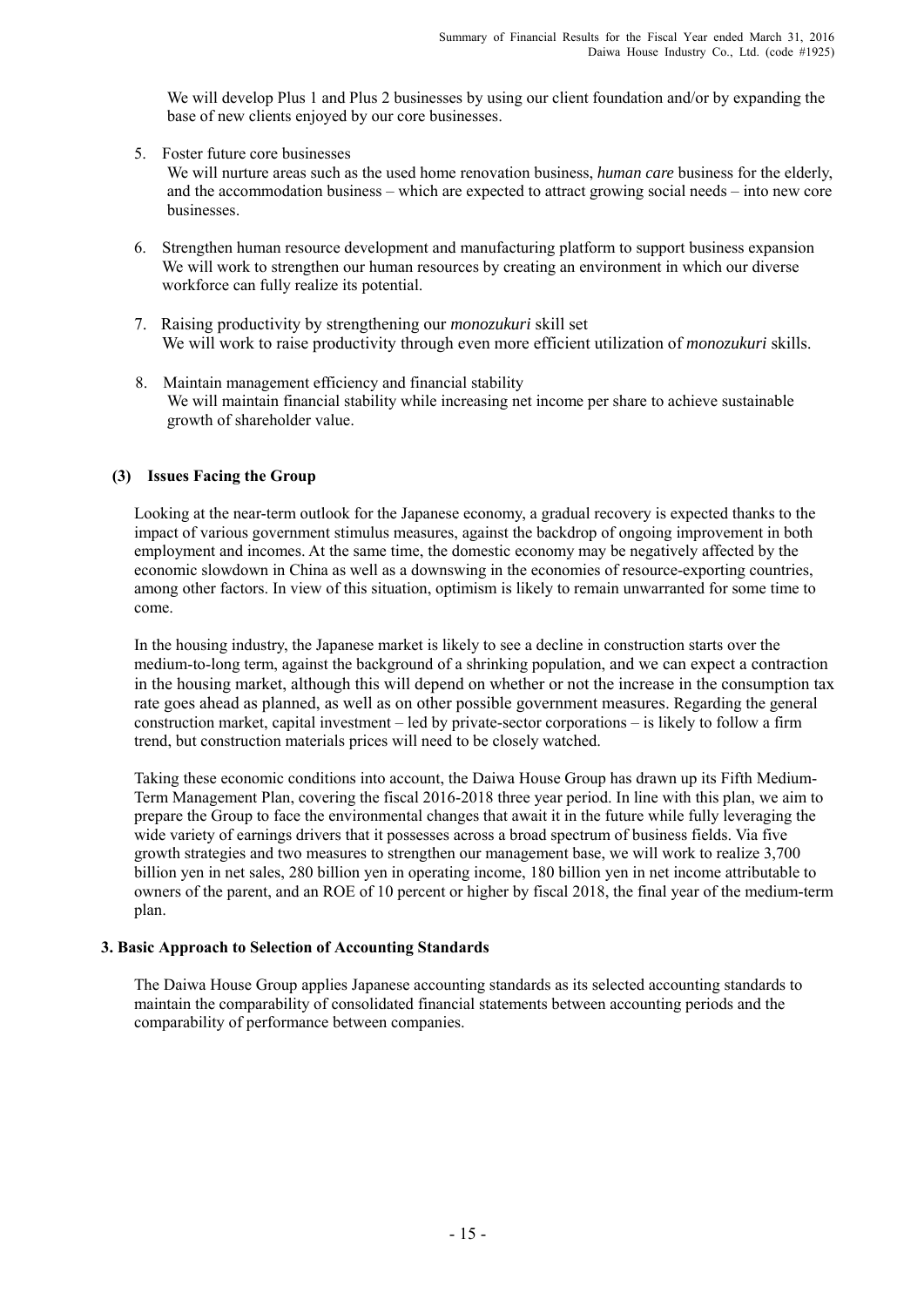## **4. Consolidated Financial Statements**

## **(1) Consolidated Balance Sheets**

|                                                                                  |                        | (Millions of yen)      |
|----------------------------------------------------------------------------------|------------------------|------------------------|
|                                                                                  | Previous fiscal year   | Reporting fiscal year  |
|                                                                                  | (as of March 31, 2015) | (as of March 31, 2016) |
| Assets                                                                           |                        |                        |
| Current assets                                                                   |                        |                        |
| Cash and deposits                                                                | 238,776                | 192,571                |
| Notes and accounts receivable from completed<br>construction contracts and other | 244,045                | 281,755                |
| Lease receivables and investment assets                                          | 25,969                 | 21,444                 |
| Short-term investment securities                                                 | 16                     | 16                     |
| Costs on uncompleted construction contracts                                      | 31,778                 | 36,753                 |
| Real estate for sale                                                             | 423,869                | 461,763                |
| Real estate for sale in process                                                  | 114,915                | 112,854                |
| Land for development                                                             | 647                    | 647                    |
| Merchandise and finished goods                                                   | 14,984                 | 15,194                 |
| Work in process                                                                  | 6,709                  | 7,081                  |
| Raw materials and supplies                                                       | 5,785                  | 5,870                  |
| Deferred tax assets                                                              | 32,836                 | 35,406                 |
| Other                                                                            | 133,261                | 160,071                |
| Allowance for doubtful accounts                                                  | (3, 347)               | (2, 583)               |
| Total current assets                                                             | 1,270,247              | 1,328,849              |
| Noncurrent assets                                                                |                        |                        |
| Property, plant and equipment                                                    |                        |                        |
| Buildings and structures                                                         | 782,817                | 819,612                |
| Accumulated depreciation                                                         | (365, 178)             | (391, 565)             |
| Buildings and structures, net                                                    | 417,638                | 428,046                |
| Machinery, equipment and vehicles                                                | 105,240                | 124,519                |
| Accumulated depreciation                                                         | (67, 126)              | (68, 338)              |
| Machinery, equipment and vehicles, net                                           | 38,114                 | 56,181                 |
| Tools, furniture and fixtures                                                    | 51,041                 | 53,632                 |
| Accumulated depreciation                                                         | (39, 528)              | (41, 482)              |
| Tools, furniture and fixtures, net                                               | 11,513                 | 12,150                 |
| Land                                                                             | 566,139                | 652,043                |
| Lease assets                                                                     | 20,137                 | 20,452                 |
| Accumulated depreciation                                                         | (6,306)                | (6, 126)               |
| Lease assets, net                                                                | 13,831                 | 14,325                 |
| Construction in progress                                                         | 22,884                 | 27,957                 |
| Total property, plant and equipment                                              | 1,070,121              | 1,190,704              |
| Intangible assets                                                                |                        |                        |
| Goodwill                                                                         | 48,136                 | 54,413                 |
| Other                                                                            |                        |                        |
|                                                                                  | 32,441                 | 32,793                 |
| Total intangible assets                                                          | 80,578                 | 87,206                 |
| Investments and other assets                                                     |                        |                        |
| Investment securities                                                            | 252,982                | 265,870                |
| Long-term loans receivable                                                       | 14,102                 | 13,788                 |
| Lease and guarantee deposits                                                     | 199,562                | 205,659                |
| Deferred tax assets                                                              | 52,744                 | 88,255                 |
| Other                                                                            | 84,097                 | 80,449                 |
| Allowance for doubtful accounts                                                  | (3, 430)               | (2,978)                |
| Total investments and other assets                                               | 600,059                | 651,045                |
| Total noncurrent assets                                                          | 1,750,759              | 1,928,955              |
| Total assets                                                                     | 3,021,007              | 3,257,805              |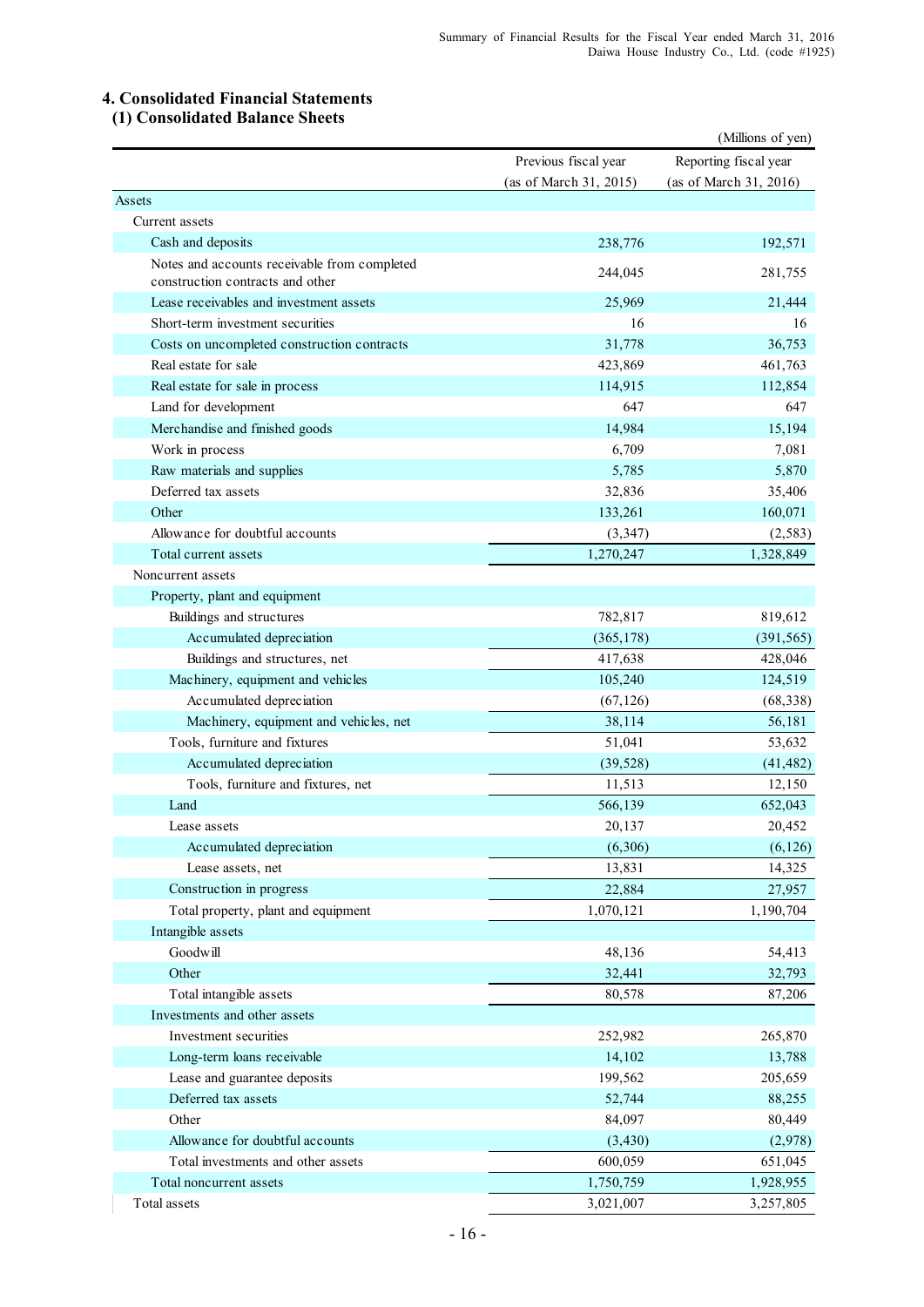|                                                                    |                        | (Millions of yen)      |
|--------------------------------------------------------------------|------------------------|------------------------|
|                                                                    | Previous fiscal year   | Reporting fiscal year  |
|                                                                    | (as of March 31, 2015) | (as of March 31, 2016) |
| Liabilities                                                        |                        |                        |
| Current liabilities                                                |                        |                        |
| Notes and accounts payable for construction contracts<br>and other | 309,261                | 368,494                |
| Short-term loans payable                                           | 70,892                 | 54,291                 |
| Current portion of bonds payable                                   | 110                    | 10,085                 |
| Current portion of long-term loans payable                         | 34,803                 | 31,748                 |
| Commercial papers                                                  | 72,000                 |                        |
| Lease obligations                                                  | 2,973                  | 2,493                  |
| Accounts payable-other                                             | 137,489                | 126,883                |
| Income taxes payable                                               | 27,415                 | 60,429                 |
| Advances received                                                  | 39,732                 | 49,418                 |
| Advances received on uncompleted construction<br>contracts         | 90,487                 | 107,531                |
| Provision for bonuses                                              | 39,249                 | 46,662                 |
| Provision for warranties for completed construction                | 6,819                  | 7,098                  |
| Asset retirement obligations                                       | 1,617                  | 1,718                  |
| Other                                                              | 83,251                 | 106,933                |
| Total current liabilities                                          | 916,104                | 973,790                |
| Noncurrent liabilities                                             |                        |                        |
| Bonds payable                                                      | 110,595                | 100,010                |
| Long-term loans payable                                            | 275,128                | 295,828                |
| Lease obligations                                                  | 27,415                 | 21,598                 |
| Deposits received from members                                     | 32,833                 | 31,625                 |
| Long-term lease and guarantee deposits                             | 241,355                | 249,949                |
| Deferred tax liabilities for land revaluation                      | 21,329                 | 20,729                 |
| Net defined benefit liability                                      | 179,470                | 280,228                |
| Asset retirement obligations                                       | 29,434                 | 32,998                 |
| Other                                                              | 74,522                 | 69,058                 |
| Total noncurrent liabilities                                       | 992,085                | 1,102,028              |
| Total liabilities                                                  | 1,908,190              | 2,075,818              |
| Net assets                                                         |                        |                        |
| Shareholders' equity                                               |                        |                        |
| Capital stock                                                      | 161,699                | 161,699                |
| Capital surplus                                                    | 294,632                | 311,226                |
| Retained earnings                                                  | 534,639                | 591,850                |
| Treasury stock                                                     | (1,965)                | (4,617)                |
| Total shareholders' equity                                         | 989,005                | 1,060,158              |
| Accumulated other comprehensive income                             |                        |                        |
| Valuation difference on available-for-sale securities              | 84,678                 | 84,983                 |
| Deferred gains or losses on hedges                                 | 84                     | 35                     |
| Revaluation reserve for land                                       | (457)                  | 702                    |
| Foreign currency translation adjustment                            | 32,318                 | 24,399                 |
| Total accumulated other comprehensive income                       | 116,623                | 110,119                |
| Subscription rights to shares                                      | 38                     | 38                     |
| Non-controlling interests                                          | 7,149                  | 11,669                 |
| Total net assets                                                   | 1,112,817              | 1,181,986              |
| Total liabilities and net assets                                   | 3,021,007              | 3,257,805              |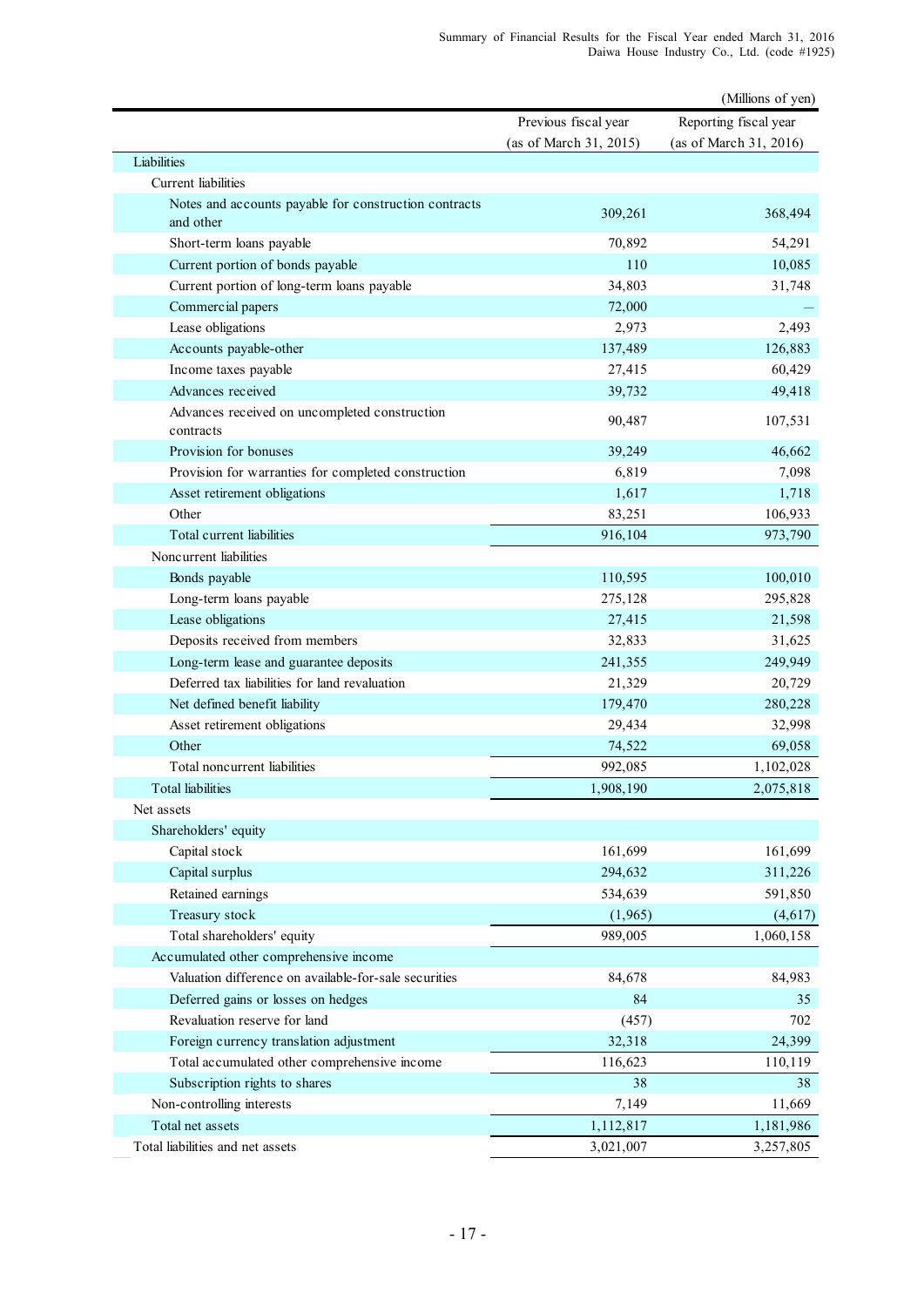#### (Millions of yen) Previous fiscal year Reporting fiscal year (From April 1, 2014 (From April 1, 2015 to March 31, 2015) to March 31, 2016) 2,810,714 3,192,900 2,269,846 2,560,483 540,868 632,417 17,729 18,093 30,516 33,514 5,843 5,828 2,654 1,281 3,547 3,776 132,892 141,477 23,790 28,213 19,059 19,410 20,484 22,010 11,653 12,930 18,407 19,046 13,333 15,023 8,047 7,761 17,264 19,998 35,291 40,948 360,516 389,316 180,352 243,100 3,997 3,546 2,578 3,469  $11$  -21,046 7,706 6,636 35,340 13,651 5,129 5,048 1,094 1,671 318 959 - 9,182  $-$  574 6,522 5,723 13,064 23,160 202,628 233,592 1,359 583 3,365 10,224 273 - 9,394 5 4,147 14,397 14,955 Gain on revision of retirement benefit plan Gain on step acquisitions Total extraordinary income Gain on sales of noncurrent assets Gain on sales of investment securities Gain on sales of investments in capital of subsidiaries and associates Miscellaneous expenses Total non-operating expenses Ordinary income Extraordinary income Non-operating expenses Interest expenses Tax and dues Provision of allowance for doubtful accounts Amortization of actuarial loss for employee's retirement benefits Equity in losses of affiliates Equity in earnings of affiliates Amortization of actuarial gain for employee's retirement benefits Miscellaneous income Total non-operating income **Other** Total selling, general and administrative expenses Operating income Non-operating income Interest income Dividends income Legal welfare expenses Stationery expenses Correspondence and transportation expenses Rents **Depreciation** Tax and dues Promotion expenses Provision of allowance for doubtful accounts Directors' compensations Employees' salaries and allowances Provision for bonuses Retirement benefit expenses Net sales Cost of sales Gross profit Selling, general and administrative expenses Sales commission Advertising expenses

#### **(2) Consolidated Statements of Income and Consolidated Statements of Comprehensive Income (Consolidated Statements of Income)**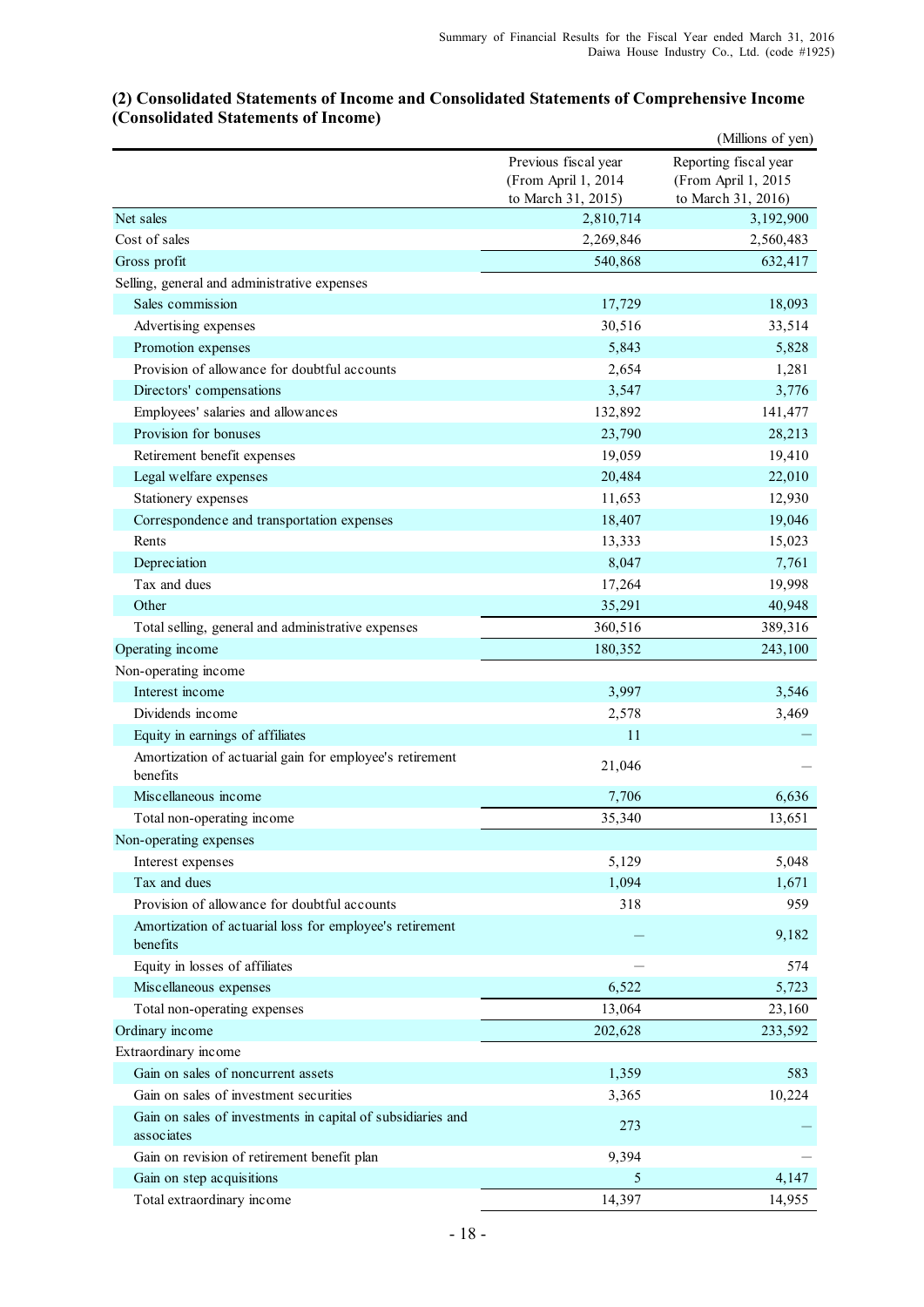|                                                                           |                                                                   | (Millions of yen)                                                  |
|---------------------------------------------------------------------------|-------------------------------------------------------------------|--------------------------------------------------------------------|
|                                                                           | Previous fiscal year<br>(From April 1, 2014<br>to March 31, 2015) | Reporting fiscal year<br>(From April 1, 2015<br>to March 31, 2016) |
| <b>Extraordinary</b> losses                                               |                                                                   |                                                                    |
| Loss on sales of noncurrent assets                                        | 76                                                                | 63                                                                 |
| Loss on retirement of noncurrent assets                                   | 1,807                                                             | 1,354                                                              |
| Impairment loss                                                           | 11,182                                                            | 3,311                                                              |
| Loss on sales of investment securities                                    | 93                                                                | 146                                                                |
| Loss on valuation of investment securities                                | 920                                                               | 1,286                                                              |
| Actuarial loss due to a change of discount rate                           |                                                                   | 84,959                                                             |
| Loss on sales of investments in capital of subsidiaries and<br>associates | 9                                                                 |                                                                    |
| Merger expenses                                                           | 1,779                                                             | 1,189                                                              |
| Other                                                                     | 64                                                                | 20                                                                 |
| Total extraordinary losses                                                | 15,934                                                            | 92,333                                                             |
| Income before income taxes and non-controlling shareholders'<br>interests | 201,091                                                           | 156,214                                                            |
| Income taxes-current                                                      | 58,451                                                            | 89,331                                                             |
| Income taxes-deferred                                                     | 25,100                                                            | (37, 786)                                                          |
| Total income taxes                                                        | 83,552                                                            | 51,545                                                             |
| Net income                                                                | 117,539                                                           | 104,669                                                            |
| Net income attributable to non-controlling shareholders'<br>interests     | 406                                                               | 1,091                                                              |
| Net income attributable to owners of the parent                           | 117,133                                                           | 103,577                                                            |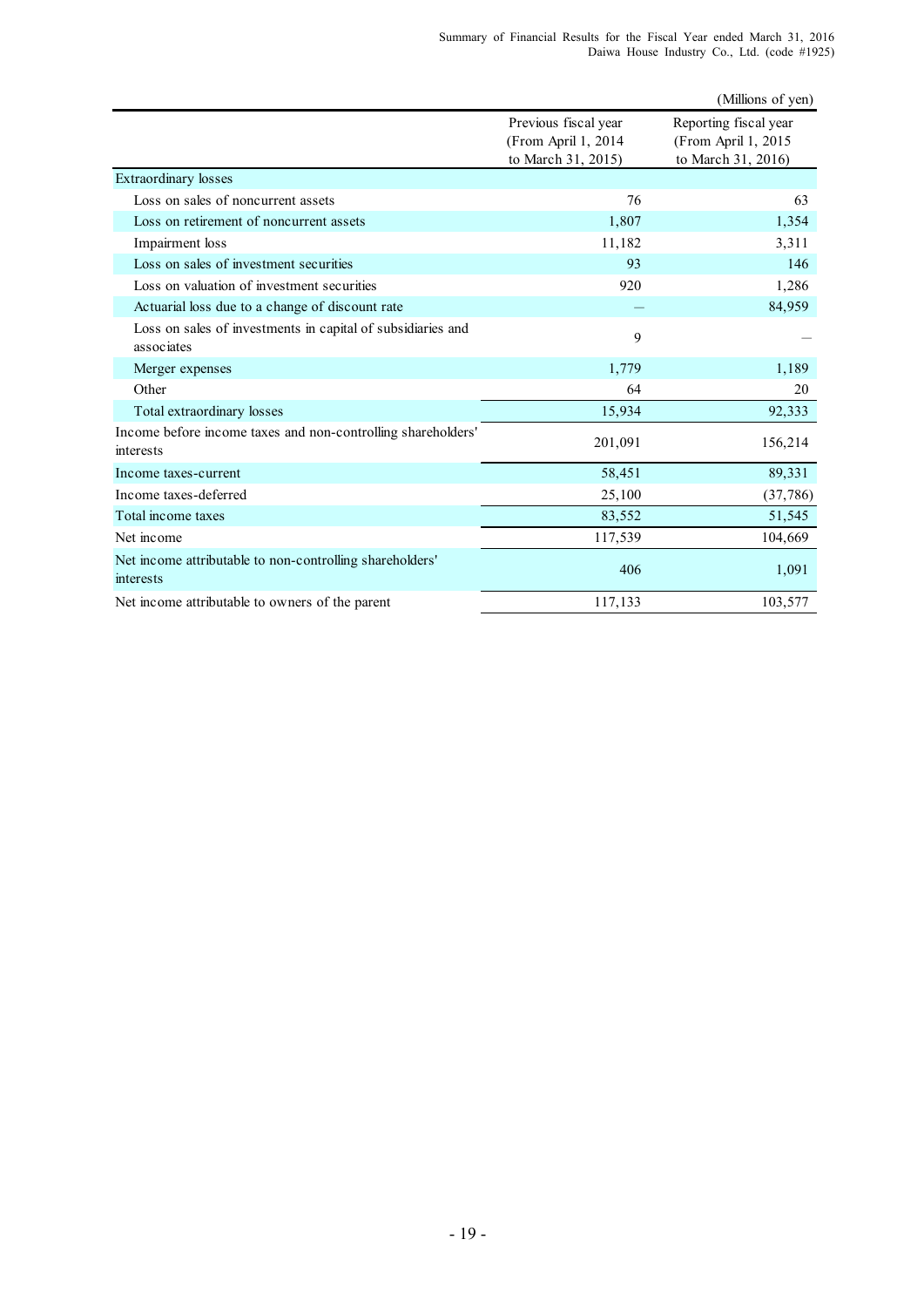#### (Millions of yen) Previous fiscal year Reporting fiscal year (From April 1, 2014 (From April 1, 2015 to March 31, 2015) to March 31, 2016) 117,539 104,669 Valuation difference on available-for-sale securities 33,819 633 Deferred gains or losses on hedges 74 (48) Revaluation reserve for land  $2,221$   $1,111$ Foreign currency translation adjustment 5,551 (4,712) 6,729 (3,717) Total other comprehensive income 48,396 (6,732) Comprehensive income 165,935 97,936 (Comprehensive income attributable to) 165,492 97,026 443 909 Net income Other comprehensive income Share of other comprehensive income of associates accounted for using equity method Comprehensive income attributable to owners of the parent Comprehensive income attributable to non-coutrolling interests

#### **(Consolidated Statements of Comprehensive Income)**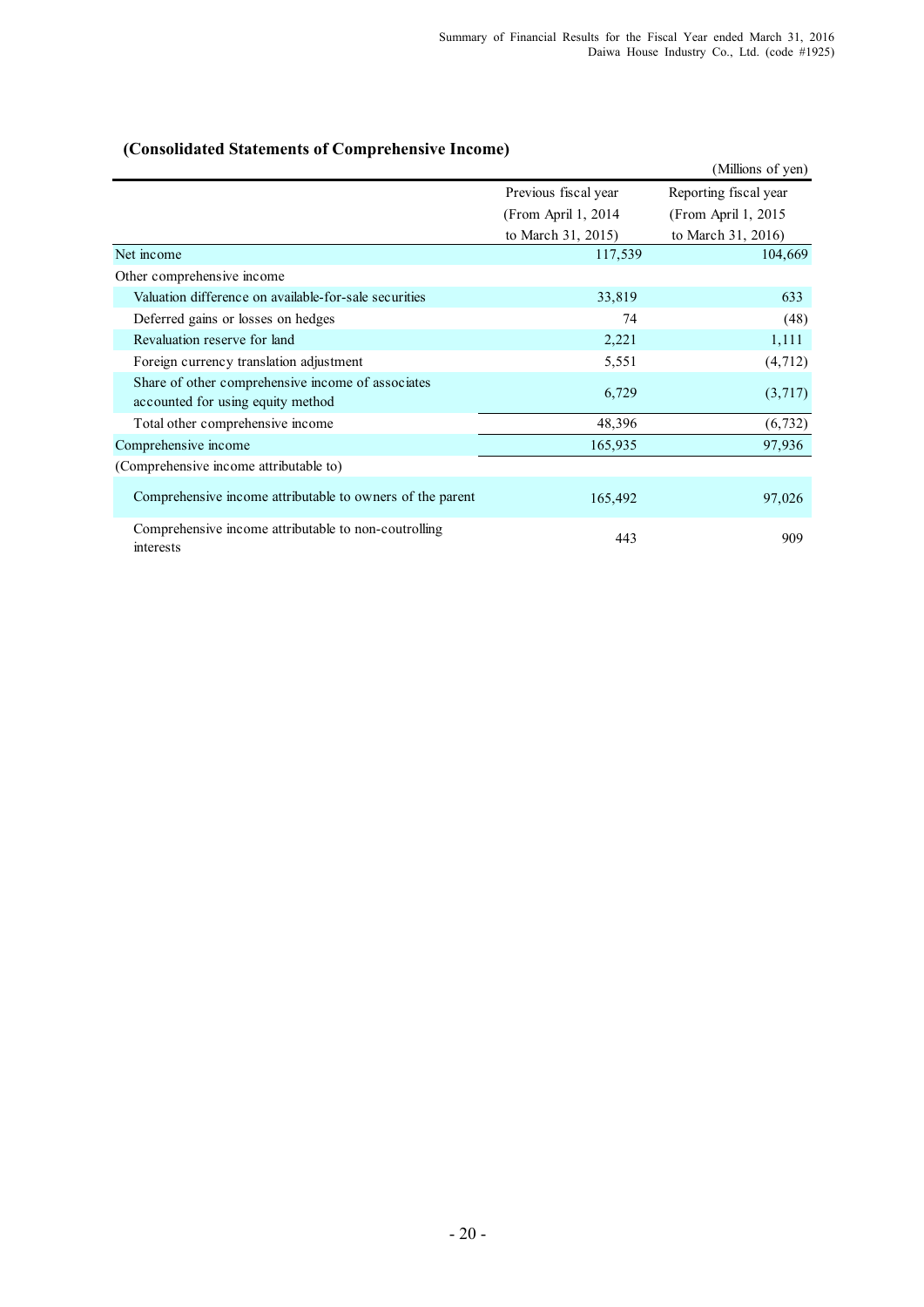## **(3) Consolidated Statements of Changes in Net Assets Previous fiscal year (From April 1, 2014 to March 31, 2015)**

(Millions of yen)

|                                                            | Shareholders' equity     |                  |                   |                          |                               |  |
|------------------------------------------------------------|--------------------------|------------------|-------------------|--------------------------|-------------------------------|--|
|                                                            | Capital stock            | Capital surplus  | Retained earnings | Treasury stock           | Total shareholders'<br>equity |  |
| Balance at beginning of the<br>period                      | 161,699                  | 294,632          | 465,719           | (1,256)                  | 920,794                       |  |
| Cumulative effect of<br>changes in accounting<br>policies  |                          |                  | (9, 428)          |                          | (9, 428)                      |  |
| Restated balances                                          | 161,699                  | 294,632          | 456,290           | (1,256)                  | 911,366                       |  |
| Changes of items during the                                |                          |                  |                   |                          |                               |  |
| period                                                     |                          |                  |                   |                          |                               |  |
| Dividends from surplus                                     | $\overline{\phantom{0}}$ |                  | (36, 251)         | $\overline{\phantom{0}}$ | (36, 251)                     |  |
| Net income attributable<br>to owners of the parent         |                          |                  | 117,133           |                          | 117,133                       |  |
| Change of scope of<br>consolidation                        |                          |                  | $\tau$            |                          | 7                             |  |
| Reversal of revaluation<br>reserve for land                |                          |                  | (2,540)           |                          | (2,540)                       |  |
| Purchase of treasury<br>stock                              |                          |                  |                   | (710)                    | (710)                         |  |
| Disposal of treasury<br>stock                              |                          | $\theta$         |                   | $\theta$                 | $\theta$                      |  |
| Net changes of items<br>other than shareholders'<br>equity |                          |                  |                   |                          |                               |  |
| Total changes of items<br>during the period                |                          | $\boldsymbol{0}$ | 78,348            | (709)                    | 77,639                        |  |
| Balance at end of the period                               | 161,699                  | 294,632          | 534,639           | (1,965)                  | 989,005                       |  |

|                                                            |                                                                    |                                             | Accumulated other comprehensive income |                                                  |                                                          |                                     |                                                   |                     |
|------------------------------------------------------------|--------------------------------------------------------------------|---------------------------------------------|----------------------------------------|--------------------------------------------------|----------------------------------------------------------|-------------------------------------|---------------------------------------------------|---------------------|
|                                                            | Valuation<br>difference<br>on available-<br>for-sale<br>securities | Deferred<br>gains or<br>losses on<br>hedges | Revaluation<br>reserve<br>for land     | Foreign<br>currency<br>translation<br>adjustment | Total<br>accumulated<br>other<br>comprehensive<br>income | Subscription<br>rights to<br>shares | Non-<br>controlling<br>shareholders'<br>interests | Total net<br>assets |
| Balance at beginning of the<br>period                      | 50,498                                                             | 10                                          | (5,241)                                | 20,456                                           | 65,723                                                   | 38                                  | 6,129                                             | 992,686             |
| Cumulative effect of<br>changes in accounting<br>policies  |                                                                    |                                             |                                        |                                                  |                                                          |                                     | (0)                                               | (9, 428)            |
| <b>Restated balances</b>                                   | 50,498                                                             | 10                                          | (5,241)                                | 20,456                                           | 65,723                                                   | 38                                  | 6,129                                             | 983,257             |
| Changes of items during the<br>period                      |                                                                    |                                             |                                        |                                                  |                                                          |                                     |                                                   |                     |
| Dividends from surplus                                     | $\overline{\phantom{0}}$                                           | $\overline{\phantom{0}}$                    |                                        | $\equiv$                                         | $\overline{\phantom{0}}$                                 | $\equiv$                            | $\overline{\phantom{m}}$                          | (36,251)            |
| Net income attributable to<br>owners of the parent         |                                                                    |                                             |                                        |                                                  |                                                          |                                     | —                                                 | 117,133             |
| Change of scope of<br>consolidation                        |                                                                    |                                             |                                        |                                                  |                                                          |                                     |                                                   | $\overline{7}$      |
| Reversal of revaluation<br>reserve for land                |                                                                    |                                             |                                        |                                                  |                                                          |                                     | $\overline{\phantom{0}}$                          | (2, 540)            |
| Purchase of treasury<br>stock                              |                                                                    |                                             |                                        |                                                  |                                                          |                                     |                                                   | (710)               |
| Disposal of treasury<br>stock                              |                                                                    |                                             |                                        |                                                  |                                                          |                                     |                                                   | $\Omega$            |
| Net changes of items<br>other than shareholders'<br>equity | 34,180                                                             | 74                                          | 4,784                                  | 11,861                                           | 50,900                                                   |                                     | 1,019                                             | 51,920              |
| Total changes of items<br>during the period                | 34,180                                                             | 74                                          | 4,784                                  | 11,861                                           | 50,900                                                   |                                     | 1,019                                             | 129,559             |
| Balance at end of the period                               | 84,678                                                             | 84                                          | (457)                                  | 32,318                                           | 116,623                                                  | 38                                  | 7,149                                             | 1,112,817           |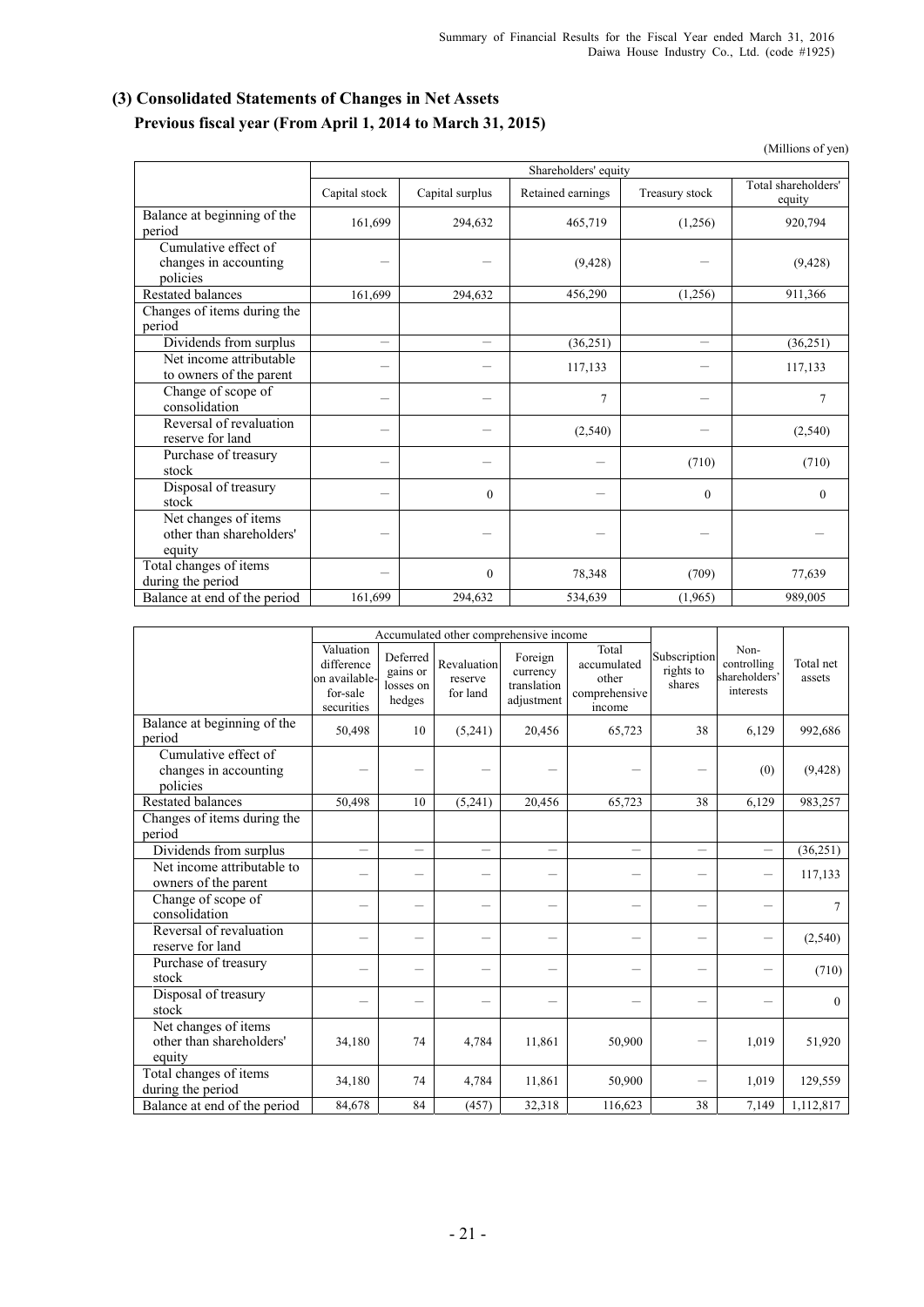## **Reporting fiscal year (From April 1, 2015 to March 31, 2016)**

(Millions of yen)

|                                                                                                           |                          | Shareholders' equity |                   |                          |                               |  |  |
|-----------------------------------------------------------------------------------------------------------|--------------------------|----------------------|-------------------|--------------------------|-------------------------------|--|--|
|                                                                                                           | Capital stock            | Capital surplus      | Retained earnings | Treasury stock           | Total shareholders'<br>equity |  |  |
| Balance at beginning of the<br>period                                                                     | 161,699                  | 294,632              | 534,639           | (1,965)                  | 989,005                       |  |  |
| Cumulative effect of<br>changes in accounting<br>policies                                                 |                          |                      |                   |                          |                               |  |  |
| <b>Restated balances</b>                                                                                  | 161.699                  | 294.632              | 534,639           | (1,965)                  | 989.005                       |  |  |
| Changes of items during the<br>period                                                                     |                          |                      |                   |                          |                               |  |  |
| Dividends from surplus                                                                                    | $\overline{\phantom{0}}$ | $\equiv$             | (46,319)          | $\overline{\phantom{0}}$ | (46,319)                      |  |  |
| Net income attributable to<br>owners of the parent                                                        |                          |                      | 103,577           |                          | 103,577                       |  |  |
| Increase by share<br>exchanges                                                                            |                          | 16,594               |                   |                          | 16,594                        |  |  |
| Change in treasury shares<br>of parent arising from<br>transactions with non-<br>controlling shareholders |                          | (0)                  |                   |                          | (0)                           |  |  |
| Reversal of revaluation<br>reserve for land                                                               |                          |                      | (47)              |                          | (47)                          |  |  |
| Purchase of treasury<br>stock                                                                             |                          |                      |                   | (2,652)                  | (2,652)                       |  |  |
| Disposal of treasury<br>stock                                                                             |                          | $\boldsymbol{0}$     |                   | $\theta$                 | $\Omega$                      |  |  |
| Net changes of items<br>other than shareholders'<br>equity                                                |                          |                      |                   |                          |                               |  |  |
| Total changes of items<br>during the period                                                               |                          | 16,594               | 57,210            | (2,652)                  | 71,152                        |  |  |
| Balance at end of the period                                                                              | 161,699                  | 311,226              | 591,850           | (4,617)                  | 1,060,158                     |  |  |

|                                                                                                           | Accumulated other comprehensive income                             |                                             |                                    |                                                  |                                                          |                                     |                                                   |                     |
|-----------------------------------------------------------------------------------------------------------|--------------------------------------------------------------------|---------------------------------------------|------------------------------------|--------------------------------------------------|----------------------------------------------------------|-------------------------------------|---------------------------------------------------|---------------------|
|                                                                                                           | Valuation<br>difference<br>on available-<br>for-sale<br>securities | Deferred<br>gains or<br>losses on<br>hedges | Revaluation<br>reserve<br>for land | Foreign<br>currency<br>translation<br>adjustment | Total<br>accumulated<br>other<br>comprehensive<br>income | Subscription<br>rights to<br>shares | Non-<br>controlling<br>shareholders'<br>interests | Total net<br>assets |
| Balance at beginning of the<br>period                                                                     | 84,678                                                             | 84                                          | (457)                              | 32,318                                           | 116,623                                                  | 38                                  | 7,149                                             | 1,112,817           |
| Cumulative effect of<br>changes in accounting<br>policies                                                 |                                                                    |                                             |                                    |                                                  |                                                          |                                     |                                                   |                     |
| <b>Restated balances</b>                                                                                  | 84,678                                                             | 84                                          | (457)                              | 32,318                                           | 116,623                                                  | 38                                  | 7,149                                             | 1,112,817           |
| Changes of items during the<br>period                                                                     |                                                                    |                                             |                                    |                                                  |                                                          |                                     |                                                   |                     |
| Dividends from surplus                                                                                    | $\equiv$                                                           | $\equiv$                                    | $\overline{\phantom{0}}$           | $\overline{\phantom{0}}$                         | $\overline{\phantom{0}}$                                 | $\overline{\phantom{0}}$            | $\overline{\phantom{0}}$                          | (46,319)            |
| Net income attributable to<br>owners of the parent                                                        |                                                                    |                                             |                                    |                                                  |                                                          | $\overline{\phantom{0}}$            | $\overline{\phantom{0}}$                          | 103,577             |
| Increase by share<br>exchange                                                                             |                                                                    |                                             |                                    |                                                  |                                                          |                                     |                                                   | 16,594              |
| Change in treasury shares<br>of parent arising from<br>transactions with non-<br>controlling shareholders |                                                                    |                                             |                                    |                                                  |                                                          |                                     |                                                   | (0)                 |
| Reversal of revaluation<br>reserve for land                                                               |                                                                    |                                             |                                    |                                                  |                                                          |                                     |                                                   | (47)                |
| Purchase of treasury<br>stock                                                                             |                                                                    | -                                           |                                    |                                                  |                                                          |                                     |                                                   | (2,652)             |
| Disposal of treasury<br>stock                                                                             |                                                                    |                                             |                                    |                                                  |                                                          |                                     |                                                   | $\mathbf{0}$        |
| Net changes of items<br>other than shareholders'<br>equity                                                | 304                                                                | (48)                                        | 1,159                              | (7,919)                                          | (6,503)                                                  |                                     | 4,520                                             | (1,983)             |
| Total changes of items<br>during the period                                                               | 304                                                                | (48)                                        | 1,159                              | (7,919)                                          | (6,503)                                                  |                                     | 4,520                                             | 69,169              |
| Balance at end of the period                                                                              | 84,983                                                             | 35                                          | 702                                | 24,399                                           | 110,119                                                  | 38                                  | 11,669                                            | 1,181,986           |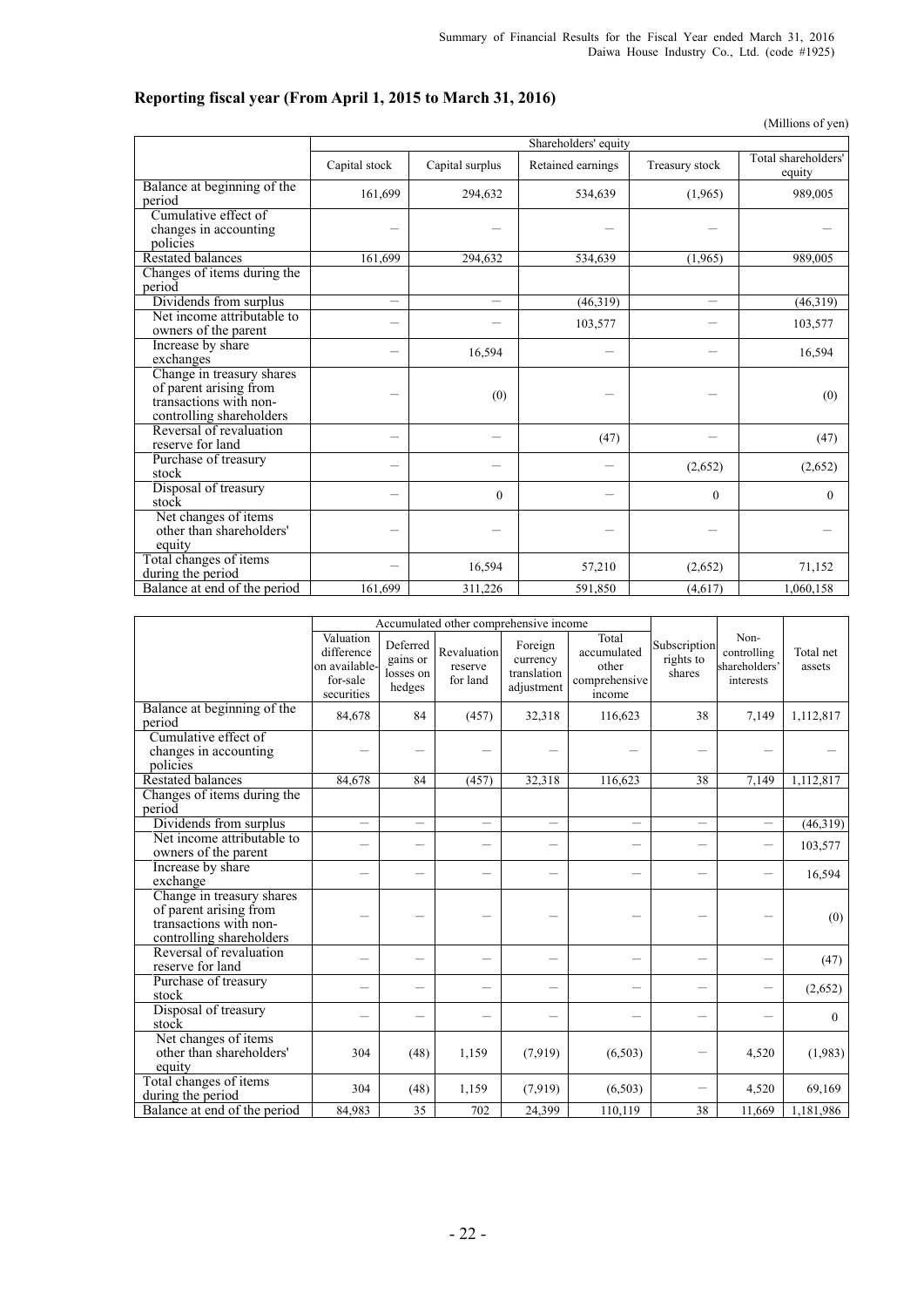#### **(4) Consolidated Statements of Cash Flows**

|                                                                                          |                                                                   | (Millions of yen)                                                   |
|------------------------------------------------------------------------------------------|-------------------------------------------------------------------|---------------------------------------------------------------------|
|                                                                                          | Previous fiscal year<br>(From April 1, 2014<br>to March 31, 2015) | Reporting fiscal year<br>(From April 1, 2015)<br>to March 31, 2016) |
| Net cash provided by (used in) operating activities                                      |                                                                   |                                                                     |
| Income before income taxes and non-controlling<br>shareholders' interests                | 201,091                                                           | 156,214                                                             |
| Depreciation and amortization                                                            | 53,283                                                            | 56,515                                                              |
| Increase (decrease) in net defined benefit liability                                     | (39, 765)                                                         | 97,276                                                              |
| Interest and dividends income                                                            | (6, 576)                                                          | (7,015)                                                             |
| Interest expenses                                                                        | 5,129                                                             | 5,048                                                               |
| Equity in (earnings) losses of affiliates                                                | (11)                                                              | 574                                                                 |
| Loss (gain) on sales and retirement of noncurrent assets                                 | 524                                                               | 834                                                                 |
| Impairment loss                                                                          | 11,182                                                            | 3,311                                                               |
| Loss (gain) on valuation of investment securities                                        | 920                                                               | 1,286                                                               |
| Decrease (increase) in notes and accounts receivable-trade                               | (16, 193)                                                         | (23, 425)                                                           |
| Decrease (increase) in inventories                                                       | (80, 286)                                                         | (36,079)                                                            |
| Increase (decrease) in advances received                                                 | (410)                                                             | 9,588                                                               |
| Increase (decrease) in advances received on uncompleted<br>construction contracts        | 19,946                                                            | 14,612                                                              |
| Increase (decrease) in notes and accounts payable-trade                                  | 39,102                                                            | 27,198                                                              |
| Other, net                                                                               | 28,084                                                            | 28,201                                                              |
| Subtotal                                                                                 | 216,021                                                           | 334,144                                                             |
| Interest and dividends income received                                                   | 3,646                                                             | 5,350                                                               |
| Interest expenses paid                                                                   | (3,017)                                                           | (2,850)                                                             |
| Income taxes paid                                                                        | (77, 185)                                                         | (58, 147)                                                           |
| Net cash provided by (used in) operating activities                                      | 139,465                                                           | 278,497                                                             |
| Net cash provided by (used in) investing activities                                      |                                                                   |                                                                     |
| Purchase of property, plant and equipment and intangible<br>assets                       | (232, 211)                                                        | (178, 179)                                                          |
| Proceeds from sales of property, plant and equipment                                     | 2,604                                                             | 2,763                                                               |
| Purchase of investment securities                                                        | (16, 645)                                                         | (26, 177)                                                           |
| Proceeds from sales and redemption of investment<br>securities                           | 11,720                                                            | 19,042                                                              |
| Purchase of investments in subsidiaries                                                  | (138)                                                             | (60)                                                                |
| Purchase of investments in subsidiaries resulting in change<br>in scope of consolidation | (1,206)                                                           | (9, 533)                                                            |
| Payments for acquisition of business                                                     | (405)                                                             | (110)                                                               |
| Proceeds from collection of lease and guarantee deposits                                 | (6, 546)                                                          | (5, 282)                                                            |
| Other, net                                                                               | 7,801                                                             | (4,969)                                                             |
| Net cash provided by (used in) investing activities                                      | (235, 027)                                                        | (202, 507)                                                          |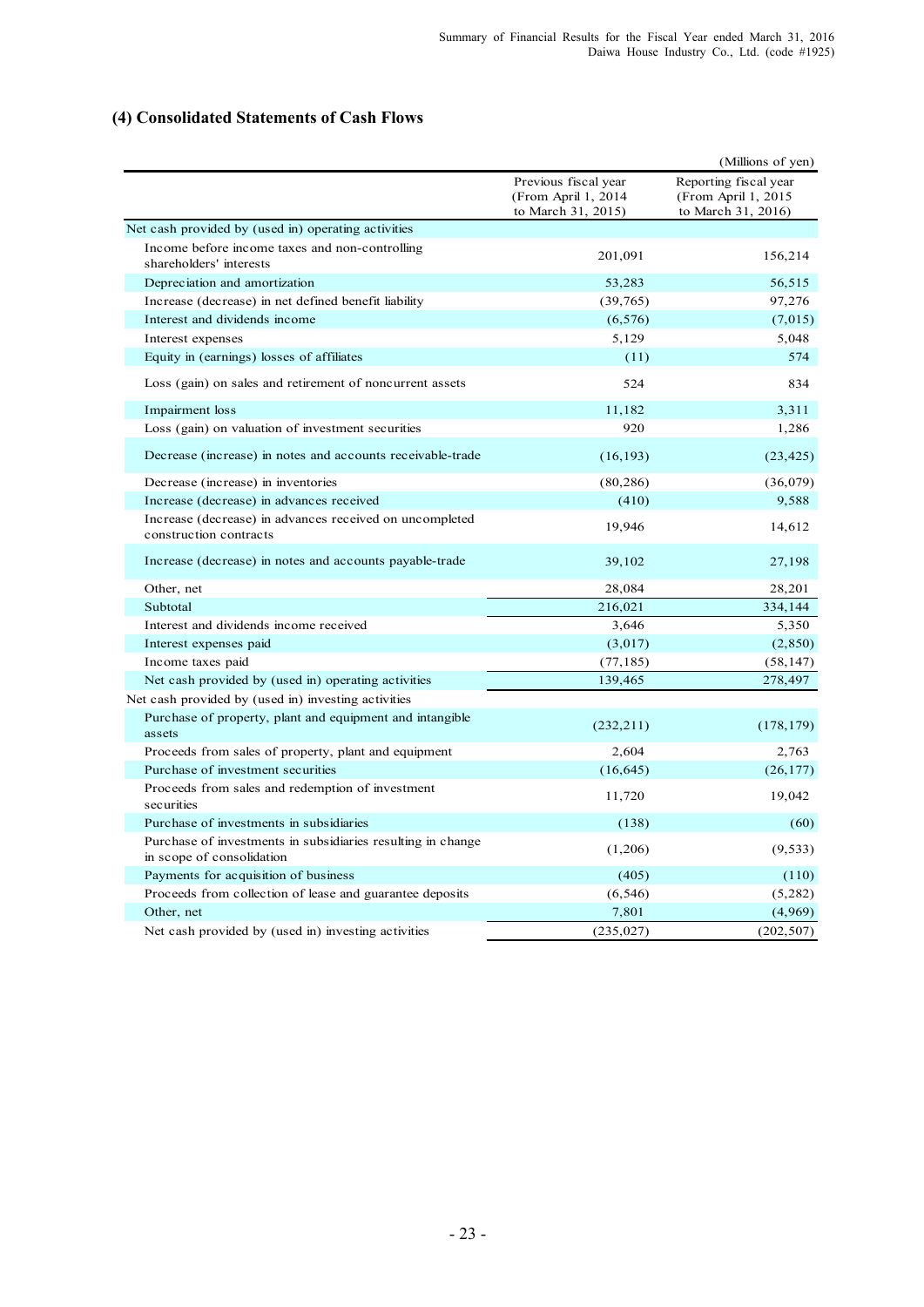|                                                                                                                           |                                                                   | (Millions of yen)                                                  |
|---------------------------------------------------------------------------------------------------------------------------|-------------------------------------------------------------------|--------------------------------------------------------------------|
|                                                                                                                           | Previous fiscal year<br>(From April 1, 2014<br>to March 31, 2015) | Reporting fiscal year<br>(From April 1, 2015<br>to March 31, 2016) |
| Net cash provided by (used in) financing activities                                                                       |                                                                   |                                                                    |
| Net increase (decrease) in short-term loans payable                                                                       | 48,670                                                            | (24, 302)                                                          |
| Net increase (decrease) in commercial papers                                                                              | 72,000                                                            | (72,000)                                                           |
| Proceeds from long-term loans payable                                                                                     | 134,083                                                           | 61,703                                                             |
| Repayment of long-term loans payable                                                                                      | (66, 234)                                                         | (46, 641)                                                          |
| Proceeds from issuance of bonds                                                                                           | 80,000                                                            |                                                                    |
| Redemption of bonds                                                                                                       | (100, 135)                                                        | (610)                                                              |
| Repayments of finance lease obligations                                                                                   | (3, 137)                                                          | (2,750)                                                            |
| Proceeds from share issuance to non-controlling<br>shareholders                                                           | 258                                                               | 3,634                                                              |
| Repayments to non-controlling shareholders                                                                                |                                                                   | (3)                                                                |
| Purchase of treasury stock                                                                                                | (51)                                                              | (2,652)                                                            |
| Proceeds from sales of treasury stock                                                                                     | $\theta$                                                          | $\Omega$                                                           |
| Cash dividends paid                                                                                                       | (36, 251)                                                         | (46, 319)                                                          |
| Dividends paid to non-controlling interests                                                                               |                                                                   | (183)                                                              |
| Payments from changes in ownership interests in<br>subsidiaries that do not result in change in scope of<br>consolidation |                                                                   | (0)                                                                |
| Net cash provided by (used in) financing activities                                                                       | 129,202                                                           | (130, 125)                                                         |
| Effect of exchange rate change on cash and cash equivalents                                                               | 2,137                                                             | (4,738)                                                            |
| Net increase (decrease) in cash and cash equivalents                                                                      | 35,778                                                            | (58, 875)                                                          |
| Cash and cash equivalents at the beginning of the period                                                                  | 198,733                                                           | 234,544                                                            |
| Increase in cash and cash equivalents from newly<br>consolidated subsidiary                                               | 31                                                                | 14                                                                 |
| Increase in cash and cash equivalents resulting from share<br>exchange                                                    |                                                                   | 13,240                                                             |
| Cash and cash equivalents at the end of the period                                                                        | 234,544                                                           | 188,923                                                            |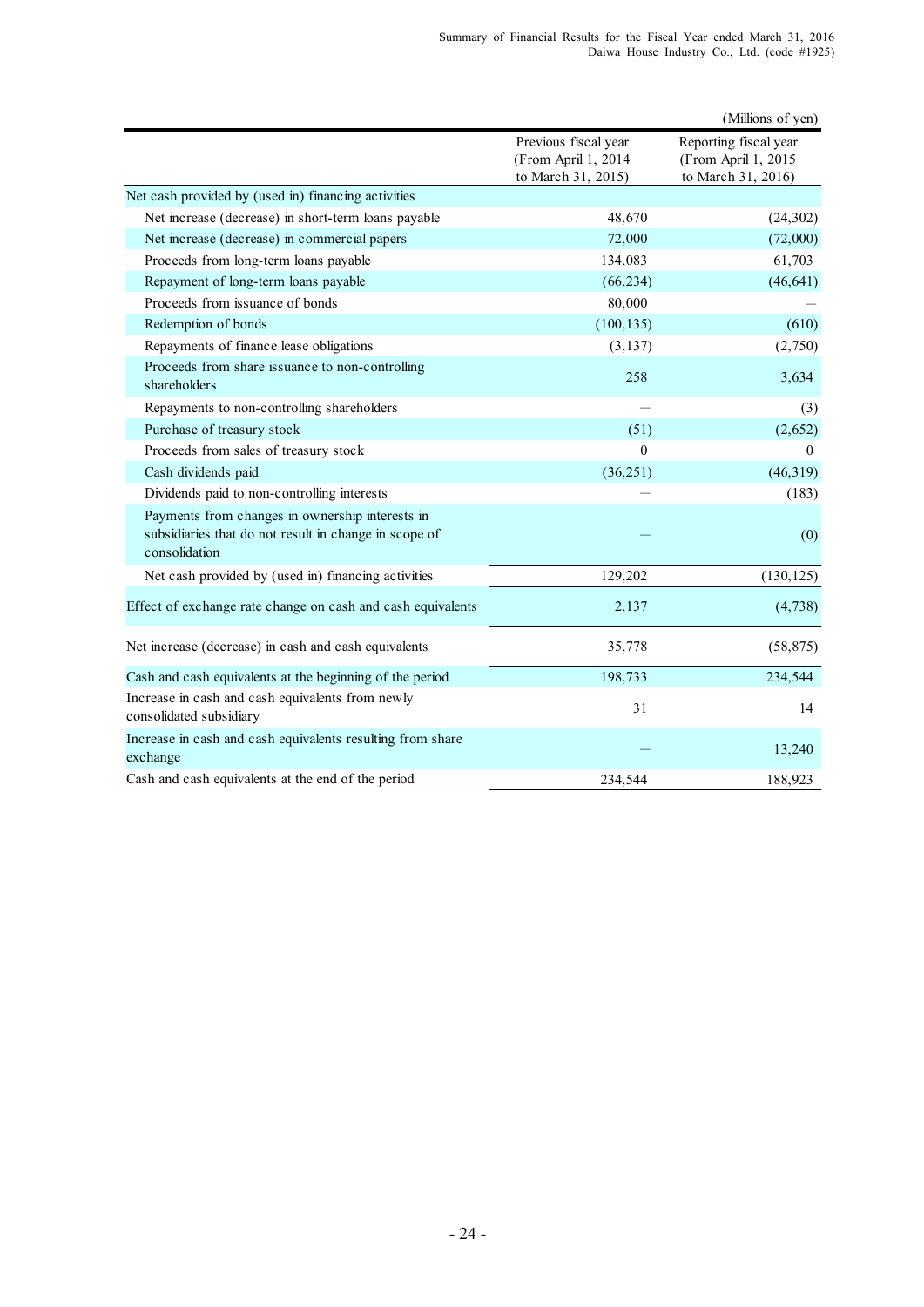#### **(5) Notes to Consolidated Financial Statements**

#### **(Notes on Premise of Going Concern)**

Not applicable.

### **(Changes of Accounting Policies)**

#### **(Application of Accounting Standard for Business Combinations)**

Beginning with the consolidated fiscal year under review, the Company has adopted the Accounting Standard for Business Combinations (ASBJ Statement No. 21, September 13, 2013), the Accounting Standard for Consolidated Financial Statements (ASBJ Statement No. 22, September 13, 2013), and the Accounting Standard for Business Divestitures (ASBJ Statement No. 7, September 13, 2013). Under these changes, the Company now records differences due to equity changes in subsidiaries subject to ongoing control to capital surplus. In addition, the Company now records acquisition-related costs as costs in the consolidated fiscal year in which they occurred. With respect to business combinations occurring after the beginning of the first three months of the consolidated fiscal year under review, the Company now revises acquisition cost allocation based on provisional accounting estimates, reflecting these costs in the consolidated financial statements for the date on which the business combination occurred.

The Company has changed its presentation with respect to net income, as well as changing the presentation from "minority interests" to "non-controlling shareholders' interests." To reflect these changes in presentation, the Company has reclassified its financial statements for the prior consolidated fiscal year and its financial statements for the prior consolidated fiscal year.

In the preparation of the cash flow statement on a consolidated basis for the fiscal year under review, cash flows originating from payments or proceeds from changes in ownership interests in subsidiaries that do not result in changes in the scope of consolidation are stated under "cash flows from financing activities," while cash flows related to costs involved in changes in ownership interests in subsidiaries that result in changes in the scope of consolidation, as well as costs arising from payments or proceeds from changes in ownership interests in subsidiaries that do not result in changes in the scope of consolidation, are stated under "cash flows from operating activities."

In accordance with the transitional treatment based on the provisions of section 58-2 (4) of the Accounting Standard for Business Combinations, section 44-5 (4) of the Accounting Standard for Consolidated Financial Statements, and section 57-4 (4) of the Accounting Standard for Business Divestitures, the effects of the application of these changes have been applied, on a consolidated accounts basis, as of the beginning of the first three months of the fiscal year under review and for periods thereafter.

As a result, the Company does not expect this transaction to have a material impact on operating income, on a consolidated basis, for the fiscal year under review.

#### **(Supplementary Information)**

#### **(Revision of Deferred Tax Asset and Deferred Tax Liability Amounts due to Changes in Corporate Tax Rates)**

On March 29, 2016, the government of Japan promulgated the Act for Partial Revision of the Income Tax Act, Etc. (Act No.15, 2016) and the Act for Partial Revision of the Local Tax Act (Act No.13, 2016). These acts reduce corporate tax rates for consolidated fiscal years beginning on or after April 1, 2016.

In conjunction with these new laws, effective statutory tax rate used for calculating deferred tax assets and deferred tax liabilities will be reduced from the current 33.0% to 30.8% for temporary differences expected to be reversed during consolidated fiscal years beginning on April 1, 2016 and April 1, 2017. The effective statutory tax rate shall be further reduced to 30.6% for temporary differences expected to be reversed during consolidated fiscal year beginning April 1, 2018.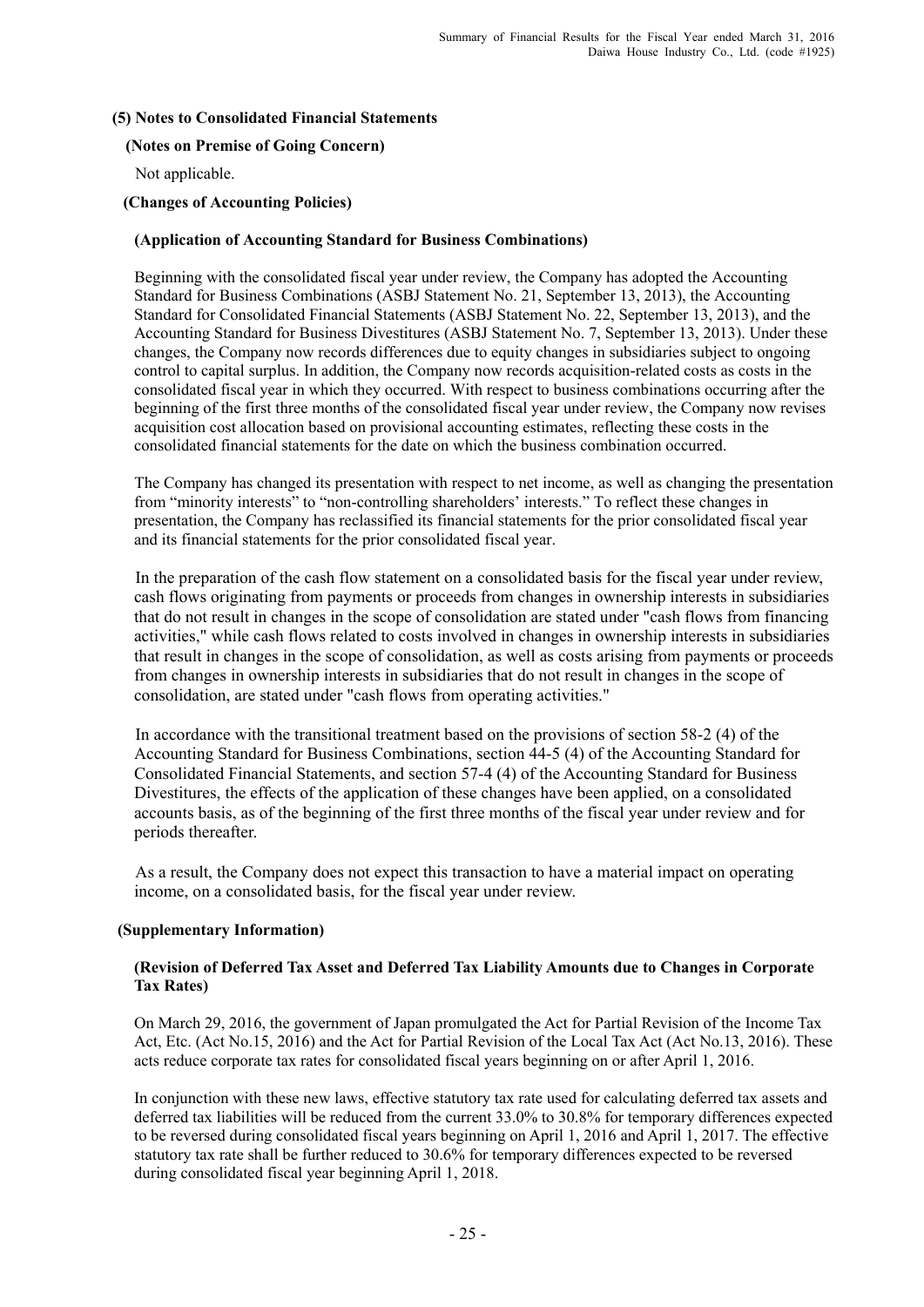As a result of this change in tax rates, deferred tax assets (amount after deducting deferred tax liabilities) decreased by 5,317 million yen, while income taxes-deferred and valuation differences on available-forsale securities increased by 7,352 million yen and 2,029 million yen, respectively. The deferred tax liabilities for land revaluation decreased by 1,111 million yen, with the same amount transferred to revaluation reserve for land. Accordingly, revaluation reserve for land (a component of other comprehensive income) increased by 1,111 million yen.

#### **(Segment Information) a. Segment Information**

#### **1. Outline of reportable business segments**

The reportable business segments of the Group consist of those for which separate financial information is available within the Group's structural units. Segments are also subject to regular reviews as the management determines the allocation of management resources and assesses the business performance.

 The Daiwa House Group engages in a comprehensive business across a broad range of fields, including the construction of residential housing and commercial buildings. The Group established seven business segments, set up a comprehensive strategy for each business segment and operates to enhance competitiveness with prompt decision-making and sophisticated expertise, integrating its value chain and sharing its customer base.

 Accordingly, our business segments consist of different products and services, based on their business domains. Excluding the Other Businesses segment, there are six reportable business segments as core business domains: Single-Family Houses Business, Rental Housing Business, Condominiums Business, Existing Home Business, Commercial Facilities Business, and Logistics, Business and Corporate Facilities Business.

 In the Single-Family Houses Business segment, we engage in construction by order of single-family houses and the sale of a package of new house and land. In the Rental Housing Business segment, the Group conducts rental housing development, construction, management, operation, and real estate agency services. In the Condominium Business segment, we develop, sell, and manage condominiums. In the Existing Home Business segment, the Group engages in renovation and real estate agency services. The Commercial Facilities Business segment develops, builds, manages, and operates commercial facilities. The Logistics, Business and Corporate Facilities Business segment develops and builds logistics and manufacturing facilities, and medical and nursing-care facilities, and builds, manages, and operates temporary facilities.

#### **2. Method of calculating sales and operating income, assets and others by reportable business segment**

The method of accounting by reportable business segment has been to state the amount based on the accounting standard used for the presentation of consolidated financial statements.

Reportable segment income is a figure that is based on operating income.

Inter-segment income and transfers are based on the prevailing market price.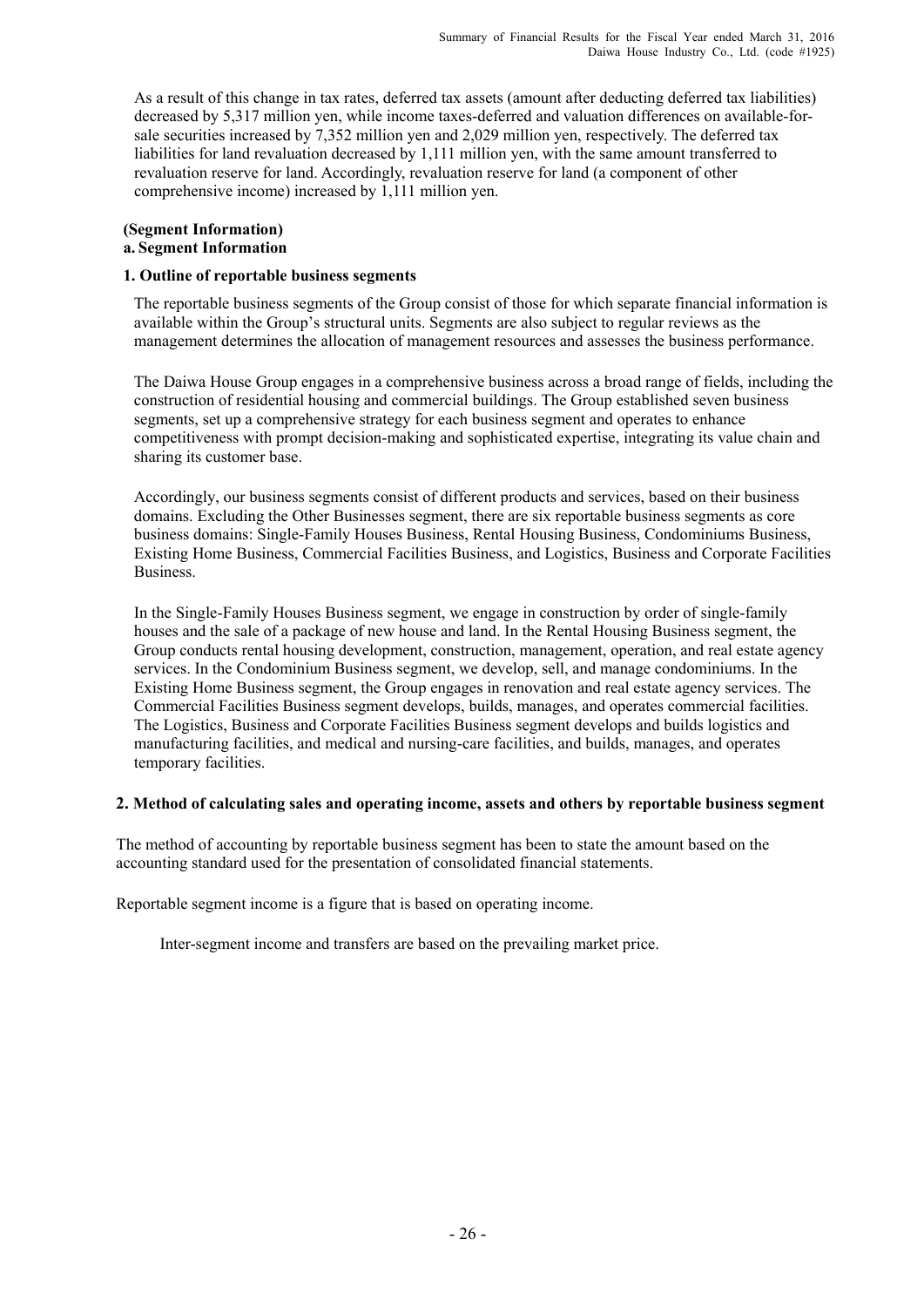#### **3. Sales and operating income, assets and others by reportable business segment Previous fiscal year (From April 1, 2014 to March 31, 2015)**

|                                                                               |                                |                                     |              |                                     |                          |                                                            | (Millions of yen) |  |  |  |
|-------------------------------------------------------------------------------|--------------------------------|-------------------------------------|--------------|-------------------------------------|--------------------------|------------------------------------------------------------|-------------------|--|--|--|
|                                                                               |                                | <b>Reportable Business Segments</b> |              |                                     |                          |                                                            |                   |  |  |  |
|                                                                               | Single-Family<br><b>Houses</b> | Rental<br>Housing                   | Condominiums | Existing<br>Home<br><b>Business</b> | Commercial<br>Facilities | Logistics,<br><b>Business</b><br>& Corporate<br>Facilities | Total             |  |  |  |
| <b>Sales</b><br>$(1)$ Sales to<br>customers                                   | 371,978                        | 770,508                             | 230,662      | 89,992                              | 444,603                  | 578,666                                                    | 2,486,412         |  |  |  |
| $(2)$ Inter-segment<br>sales or transfers                                     | 3,364                          | 2,447                               | 682          | 1,671                               | 11,614                   | 2,902                                                      | 22,683            |  |  |  |
| Total                                                                         | 375,343                        | 772,955                             | 231,344      | 91,664                              | 456,218                  | 581,569                                                    | 2,509,096         |  |  |  |
| Operating income                                                              | 8,841                          | 69,597                              | 10,819       | 9,976                               | 67,279                   | 38,444                                                     | 204,957           |  |  |  |
| Assets                                                                        | 209,548                        | 263,607                             | 306,218      | 9,870                               | 509,017                  | 831,798                                                    | 2,130,060         |  |  |  |
| Others                                                                        |                                |                                     |              |                                     |                          |                                                            |                   |  |  |  |
| Depreciation                                                                  | 3,529                          | 7,042                               | 2,023        | 174                                 | 15,168                   | 7,963                                                      | 35,902            |  |  |  |
| Net increase in<br>property, plant and<br>equipment, and<br>intangible assets | 5,030                          | 33,258                              | 4,572        | 194                                 | 46,873                   | 121,763                                                    | 211,692           |  |  |  |

|                                                                               | Other<br><b>Businesses</b><br>(Note: 1) | Subtotal  | Adjustment<br>(Note: 2) | Amounts<br>on the<br>consolidated<br>financial<br>statements |
|-------------------------------------------------------------------------------|-----------------------------------------|-----------|-------------------------|--------------------------------------------------------------|
| Sales                                                                         |                                         |           |                         |                                                              |
| $(1)$ Sales to<br>customers                                                   | 324,302                                 | 2,810,714 |                         | 2,810,714                                                    |
| $(2)$ Inter-segment<br>sales or transfers                                     | 102,209                                 | 124,893   | (124, 893)              |                                                              |
| Total                                                                         | 426,512                                 | 2,935,608 | (124, 893)              | 2,810,714                                                    |
| Operating income                                                              | 10,288                                  | 215,246   | (34,894)                | 180,352                                                      |
| Assets                                                                        | 612,381                                 | 2,742,442 | 278,564                 | 3,021,007                                                    |
| Others                                                                        |                                         |           |                         |                                                              |
| Depreciation                                                                  | 16,510                                  | 52,413    | 870                     | 53,283                                                       |
| Net increase in<br>property, plant and<br>equipment, and<br>intangible assets | 42,126                                  | 253,818   | 21,171                  | 274,990                                                      |

Notes: 1. Other Businesses include construction support, resort hotels and sports life business, city hotels, overseas businesses and others.

- 2. Adjustment:
	- (1) -34,894 million yen in adjustments to operating income by business segment includes -446 million yen in elimination within business segments, 716 million yen in amortization of goodwill, and -35,164 million yen in corporate expenses not allocated to each business segment. Corporate expenses mainly consist of general and administrative expenses and experiment and research expenses not attributable to reportable business segments.
	- (2) 278,564 million yen in adjustments to assets by business segment includes -237,311 million yen in elimination within business segments, and 515,875 million yen in the Group assets. Group assets mainly consist of the Company's surplus funds (cash and deposits), the Company's long-term investment funds (investment securities), and the assets associated with Administration Headquarters of the Company.
	- (3) 870 million yen in adjustments to depreciation by business segment includes -401 million yen in elimination within business segments, and 1,272 million yen in the depreciation attributable to Group assets.
	- (4) 21,171 million yen in adjustments to net increase in property, plant and equipment, and intangible assets by business segment includes -1,345 million yen in elimination within business segments, and 22,517 million yen in Headquarters' capital investment of the Company, such as properties and equipment.
- 3. Operating income by business segment is adjusted to correspond to operating income in the consolidated statements of income.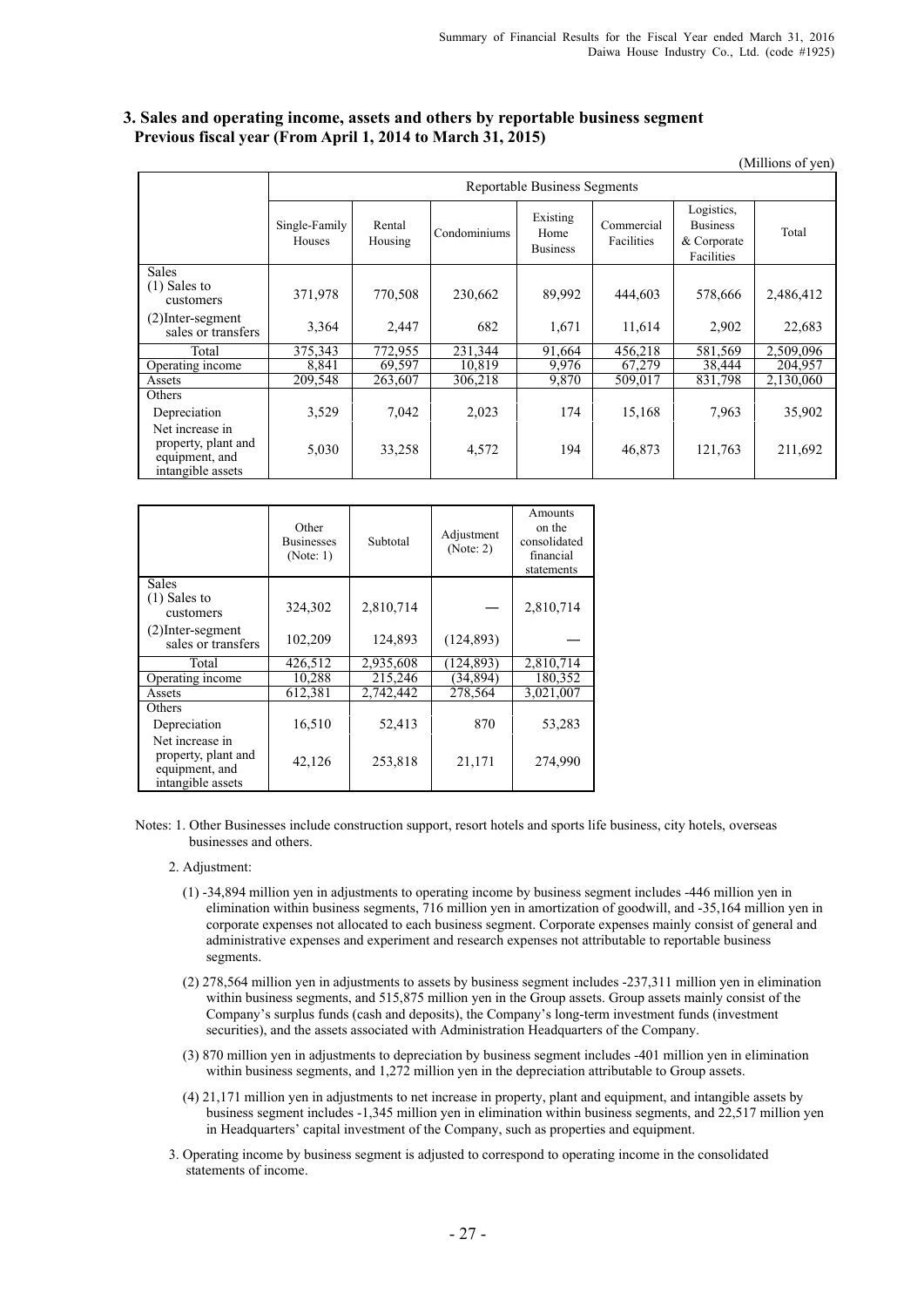## **Reporting fiscal year (From April 1, 2015 to March 31, 2016)**

|                                                                                  |                         |                              |              |                                     |                          |                                                            | (Millions of yen) |  |  |  |
|----------------------------------------------------------------------------------|-------------------------|------------------------------|--------------|-------------------------------------|--------------------------|------------------------------------------------------------|-------------------|--|--|--|
|                                                                                  |                         | Reportable Business Segments |              |                                     |                          |                                                            |                   |  |  |  |
|                                                                                  | Single-Family<br>Houses | Rental<br>Housing            | Condominiums | Existing<br>Home<br><b>Business</b> | Commercial<br>Facilities | Logistics,<br><b>Business</b><br>& Corporate<br>Facilities | Total             |  |  |  |
| <b>Sales</b><br>$(1)$ Sales to<br>customers                                      | 376,218                 | 878,617                      | 279,118      | 92,653                              | 487,483                  | 733,453                                                    | 2,847,544         |  |  |  |
| (2)Inter-segment<br>sales or transfers                                           | 2,088                   | 1,543                        | 192          | 2,855                               | 8,050                    | 2,902                                                      | 17,633            |  |  |  |
| Total                                                                            | 378.306                 | 880.161                      | 279.311      | 95.508                              | 495.533                  | 736.355                                                    | 2,865,177         |  |  |  |
| Operating income                                                                 | 16,515                  | 81,903                       | 15.796       | 11.297                              | 80,332                   | 68,003                                                     | 273,849           |  |  |  |
| Assets                                                                           | 209,765                 | 265,686                      | 310,967      | 11,940                              | 521,528                  | 1,001,788                                                  | 2,321,676         |  |  |  |
| Others                                                                           |                         |                              |              |                                     |                          |                                                            |                   |  |  |  |
| Depreciation                                                                     | 3,572                   | 7,816                        | 1,789        | 155                                 | 16,407                   | 8,333                                                      | 38,074            |  |  |  |
| Net increase in<br>property, plant<br>and equipment,<br>and intangible<br>assets | 6,216                   | 19,910                       | 3,330        | 70                                  | 31,647                   | 100,246                                                    | 161,421           |  |  |  |

|                                                                                  | Other<br><b>Businesses</b><br>(Note: 1) | Subtotal  | Adjustment<br>(Note: 2) | Amounts<br>on the<br>consolidated<br>financial<br>statements |
|----------------------------------------------------------------------------------|-----------------------------------------|-----------|-------------------------|--------------------------------------------------------------|
| <b>Sales</b><br>$(1)$ Sales to<br>customers                                      | 345,356                                 | 3,192,900 |                         | 3,192,900                                                    |
| $(2)$ Inter-segment<br>sales or transfers                                        | 113,513                                 | 131,146   | (131, 146)              |                                                              |
| Total                                                                            | 458,870                                 | 3,324,047 | (131, 146)              | 3,192,900                                                    |
| Operating income                                                                 | 9,573                                   | 283,422   | (40, 322)               | 243,100                                                      |
| Assets                                                                           | 641,519                                 | 2,963,195 | 294.609                 | 3,257,805                                                    |
| Others                                                                           |                                         |           |                         |                                                              |
| Depreciation                                                                     | 17,261                                  | 55,335    | 1,180                   | 56,515                                                       |
| Net increase in<br>property, plant<br>and equipment,<br>and intangible<br>assets | 28,307                                  | 189,728   | (1,416)                 | 188,312                                                      |

Notes: 1. Other Businesses include construction support, resort hotels and sports life business, city hotels, overseas businesses and others.

- 2. Adjustment:
	- (1) -40,322 million yen in adjustments to operating income by business segment includes -1,563 million yen in elimination within business segments, 716 million yen in amortization of goodwill, and -39,475 million yen in corporate expenses not allocated to each business segment. Corporate expenses mainly consist of general and administrative expenses and experiment and research expenses not attributable to reportable business segments.
	- (2) 294,609 million yen in adjustments to assets by business segment includes -217,041 million yen in elimination within business segments, and 511,650 million yen in the Group assets. Group assets mainly consist of the Company's surplus funds (cash and deposits), the Company's long-term investment funds (investment securities), and the assets associated with Administration Headquarters of the Company.
	- (3) 1,180 million yen in adjustments to depreciation by business segment includes -424 million yen in elimination within business segments, and 1,604 million yen in the depreciation attributable to Group assets.
	- (4) -1,416 million yen in adjustments to net increase in property, plant and equipment, and intangible assets by business segment includes -1,985 million yen in elimination within business segments, and 569 million yen in Headquarters' capital investment of the Company, such as properties and equipment.
- 3. Operating income by business segment is adjusted to correspond to operating income in the consolidated statements of income.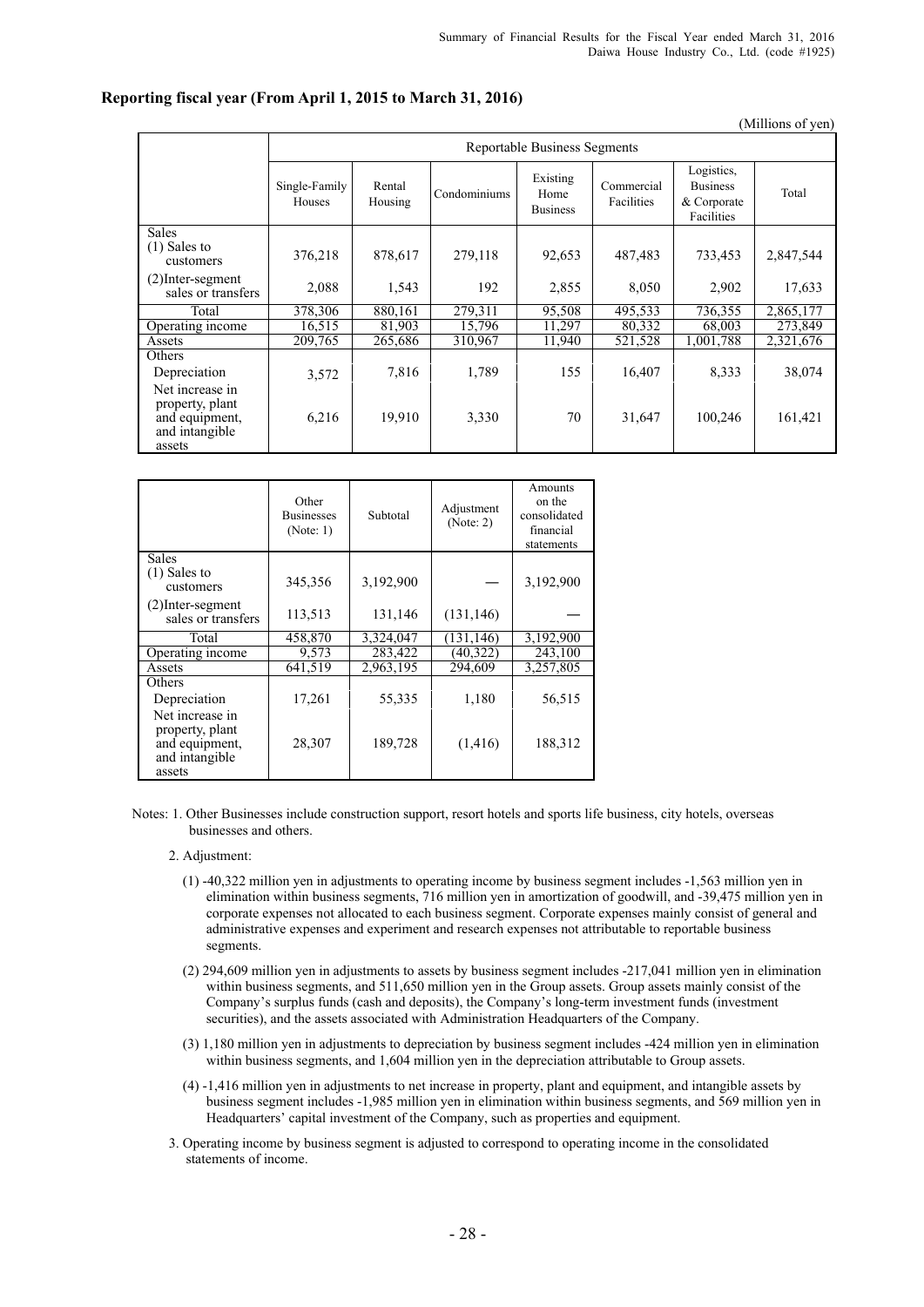$\alpha$  curves of  $\alpha$ 

# **b. Information regarding impairment loss on noncurrent assets, by reportable business segment Previous fiscal year (from April 1, 2014 to March 31, 2015)**

|                    |                             |                   |                                    |                                     |                          |                                                        |                                     |                            | (IVIIIIIons 01 ven) |
|--------------------|-----------------------------|-------------------|------------------------------------|-------------------------------------|--------------------------|--------------------------------------------------------|-------------------------------------|----------------------------|---------------------|
|                    | Single-<br>Family<br>Houses | Rental<br>Housing | Condo-<br>$\sim$ $\sim$<br>miniums | Existing<br>Home<br><b>Business</b> | Commercial<br>Facilities | Logistics.<br>Business $\&$<br>Corporate<br>Facilities | Other<br><b>Businesses</b><br>$(*)$ | Eliminations/<br>Corporate | Total               |
| Impairment<br>loss | 289                         | 285               | 361                                |                                     | 1,106                    | 59ء                                                    | 8,979                               |                            | 11,182              |

(\*) Amounts are construction-support related business and resort hotels and sports life business.

#### **Reporting fiscal year (from April 1, 2015 to March 31, 2016)**

|                    |                             |                   |                                      |                                     |                          |                                                        |                                     |                            | (Millions of yen) |
|--------------------|-----------------------------|-------------------|--------------------------------------|-------------------------------------|--------------------------|--------------------------------------------------------|-------------------------------------|----------------------------|-------------------|
|                    | Single-<br>Family<br>Houses | Rental<br>Housing | Condo-<br>$\cdot$ $\cdot$<br>miniums | Existing<br>Home<br><b>Business</b> | Commercial<br>Facilities | Logistics,<br>Business $\&$<br>Corporate<br>Facilities | Other<br><b>Businesses</b><br>$(*)$ | Eliminations/<br>Corporate | Total             |
| Impairment<br>loss | 131                         | 158               | 32                                   |                                     | 459                      | 399                                                    | 2,129                               |                            | 3,311             |

(\*)Amounts are construction-support related business and resort hotels and sports life business.

#### **c. Information regarding amortization of goodwill, and unamortized balances of goodwill, by reportable business segment**

#### **Previous fiscal year (from April 1, 2014 to March 31, 2015)**

|                                                              |                             |                   |                   |                                     |                          |                                                        |                                     |                            | (Millions of yen) |
|--------------------------------------------------------------|-----------------------------|-------------------|-------------------|-------------------------------------|--------------------------|--------------------------------------------------------|-------------------------------------|----------------------------|-------------------|
|                                                              | Single-<br>Family<br>Houses | Rental<br>Housing | Condo-<br>miniums | Existing<br>Home<br><b>Business</b> | Commercial<br>Facilities | Logistics,<br>Business $\&$<br>Corporate<br>Facilities | Other<br><b>Businesses</b><br>$(*)$ | Eliminations/<br>Corporate | Total             |
| Amortization<br>of goodwill                                  |                             | (8)               | 1,308             |                                     | 534                      | 1,646                                                  | (249)                               |                            | 3,232             |
| Fiscal year-<br>end<br>unamortized<br>balance of<br>goodwill |                             | (103)             | 17,069            |                                     | 4,654                    | 29,645                                                 | (3,129)                             |                            | 48,136            |

(\*) Amounts are construction-support related.

#### **Reporting fiscal year (from April 1, 2015 to March 31, 2016)**

|                                                              |                             |                   |                   |                                     |                          |                                                       |                                     |                            | (Millions of yen) |
|--------------------------------------------------------------|-----------------------------|-------------------|-------------------|-------------------------------------|--------------------------|-------------------------------------------------------|-------------------------------------|----------------------------|-------------------|
|                                                              | Single-<br>Family<br>Houses | Rental<br>Housing | Condo-<br>miniums | Existing<br>Home<br><b>Business</b> | Commercial<br>Facilities | Logistics,<br>Business $&$<br>Corporate<br>Facilities | Other<br><b>Businesses</b><br>$(*)$ | Eliminations/<br>Corporate | Total             |
| Amortization<br>of goodwill                                  |                             | (8)               | 1,188             |                                     | 428                      | 2,001                                                 | (281)                               |                            | 3,257             |
| Fiscal year-<br>end<br>unamortized<br>balance of<br>goodwill |                             | (95)              | 15,404            |                                     | 4,226                    | 37,049                                                | (2,171)                             |                            | 54,413            |

(\*) Amounts are construction-support related.

## **d. Information regarding gain on negative goodwill, by reportable business segment Previous fiscal year (from April 1, 2014 to March 31, 2015)**

Not applicable.

#### **Reporting fiscal year (from April 1, 2015 to March 31, 2016)**

Not applicable.